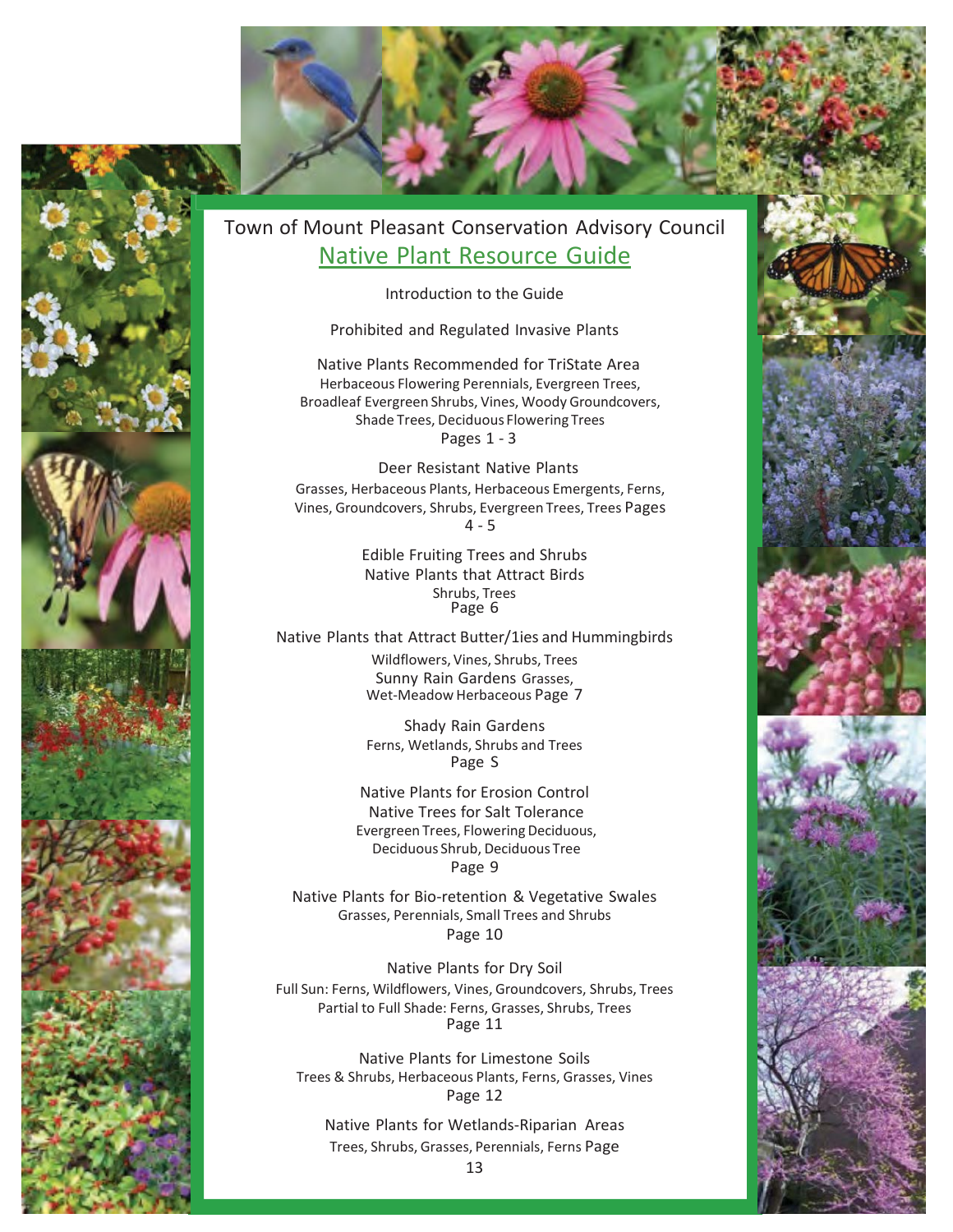# INTRODUCTION TO THE GUIDE

Our native wildlife and plants evolved over thousands of years into a deeply integrated ecosystem of food producers and food consumers. Ecosystems are that complex interdependent relationship of living things, organic and inorganic material (from microbes to mammals, mountains and rocks) that in healthy combination support a chain of life that includes our own. Invasive and non native plants can disrupt that chain by outcompeting and replacing native species, reducing species diversity and altering natural ecological patterns.

There are consequences from the reduction or elimination of native species in this chain that we have all come to depend on for clean water, clean air and abundant food. Invasive or non native vegetation offers no value in supporting ecosystems but instead do damage as they easily proliferate past his property lines onto neighbors' yards, parkland and other open spaces.

This guide is intended to be a comprehensive resource for homeowners and developers interested in supporting the valuable environmental services provided by native plants in their landscaping plans. It includes a list of vegetation native to this region followed by sections where those plants are listed in various landscaping use categories i.e. deer resistant, erosion control, salt tolerant, bird habitat etc. It will serve as a guide toward the important goal of providing environmentalservices and habitat values for wildlife as well as aesthetic qualities.

By providing native habitat to support healthy ecosystems, homeowners can be good backyard environmental stewards on a quarter acre lot every bit as much as an estate or large preserve. Environmentalists, recognizing the inevitable development of open space, calculate that the most promising and largest opportunity for native plant preservation may be the perimeter and backyards of subdivision homes. The native plant options for this "open space," all good alternatives to invasive non natives plants, are available in local nurseries and more information is readily available at the Native Plant Center at Westchester Community College.

The Conservation Advisory Council has noted that most home builders and developers support using native plantings in their landscaping plans for new construction, recognizing the aesthetic, environmental and marketing value. It is though left to the homeowner to continue to support this valuable contribution to maintaining good ecosystems.

We hope that this guide will provide an efficient and easy resource for everyone from home gardeners to landscape architects. A lot is at stake including recreational fishing and boating, agriculture, healthy bee populations and the simple pleasure of seeing butterflies in our backyards.

TOWN OF MOUNT PLEASANT CONSERVATION ADVISORY COUNCIL Steven Kavee, Chair Compiled by members: GG Kopilak, Jo DiCostanzo, Susan Cember

This plant guide and was created from various sources including but not limited to The Native Plant Center, Rosedale Nurseries, NYS Department of Environmental Conservation, Native Landscapes, Inc., Native Plant Garden Center, Pawling, NY, Westchester County Go Native (Westchestergov.com). It is a guide with suggestions and not a definitive resource.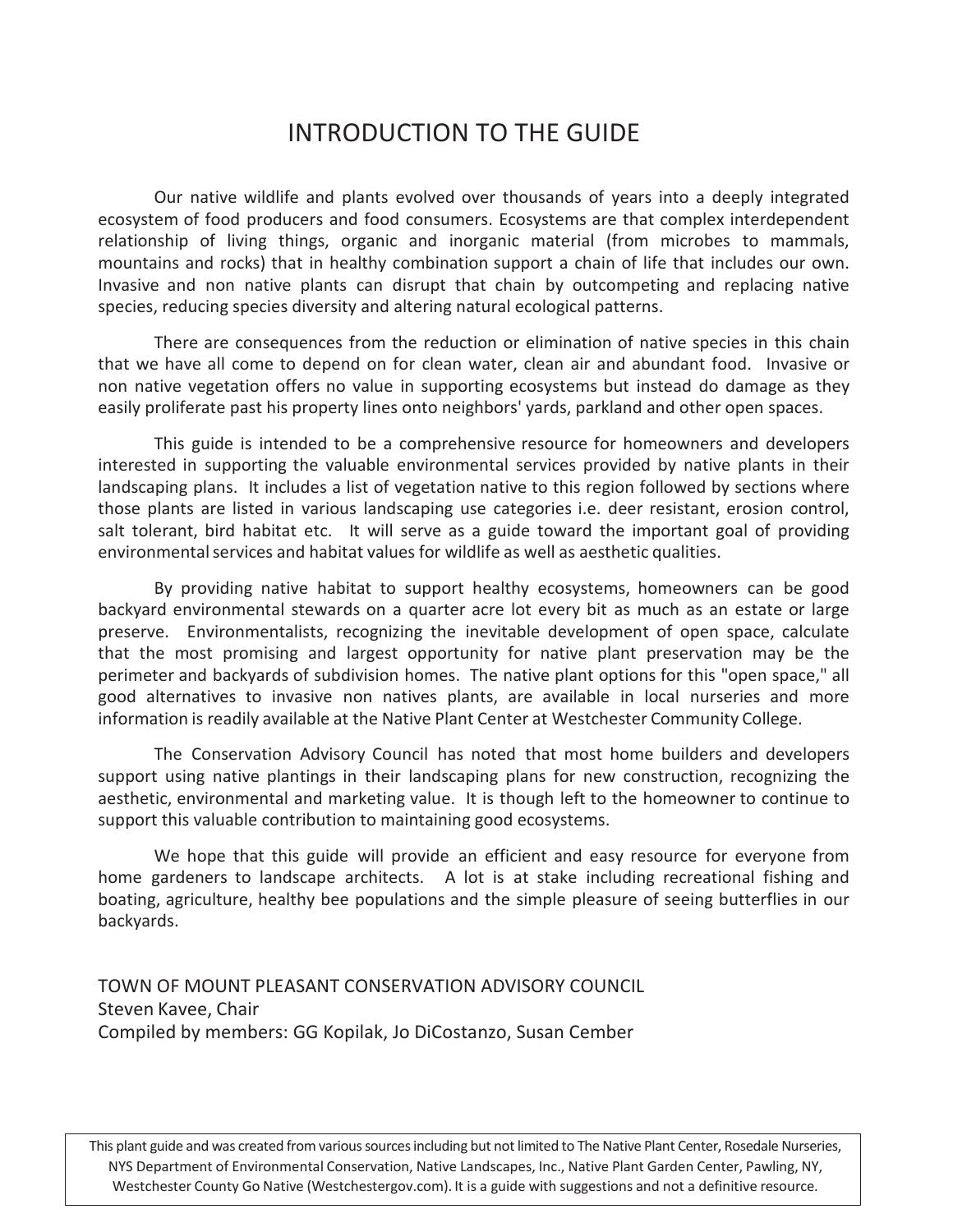## PROHIBITED AND REGULATED INVASIVE SPECIES

## PROHIBITED

TERRESTRIAL PLANTS Acer pseudoplatanus, Sycamore Maple Achyranthes japonica, Japanese Chaff Flower Alliaria petiolata, Garlic Mustard Ampelopsis brevipedunculata, Porcelain Berry Anthriscus sylvestris, Wild Chervil Aralia elata, Japanese Angelica Tree Artemisia vulgaris, Mugwort Arthraxon hispidus, Small Carpet Grass Berberis thunbergii, Japanese Barberry Brachypodium sylvaticum, Slender False Brome Cardamine impatiens, Narrowleaf Bittercress Celastrus orbiculatus, Oriental Bittersweet Centaurea stoebe, Spotted Knapweed Cirsium arvense, Canada Thistle Cynanchum louiseae, Black Swallow-wort Cynanchum rossicum, Pale Swallow-wort Dioscorea polystachya, Chinese Yam Dipsacus laciniatus, Cut-leaf Teasel Elaeagnus umbellata, Autumn Olive Euphorbia cyparissias, Cypress Spurge Euphorbia esula, Leafy Spurge Ficaria verna, Lesser Celandine Heracleum mantegazzianum, Giant Hogweed Humulus japonicus, Japanese Hops Imperata cylindrica, Cogon Grass Lepidium latifolium, Broad-leaved Pepper-grass Lespedeza cuneata, Chinese Lespedeza Ligustrum obtusifolium, Border Privet Lonicera japonica, Japanese Honeysuckle Lonicera maackii, Amur Honeysuckle Lonicera morrowii, Morrow's Honeysuckle Lonicera tatarica, Tartarian Honeysuckle Lonicera x bella, Fly Honeysuckle Lysimachia vulgaris, Garden Loosestrife Lythrum salicaria, Purple Loosestrife Microstegium vimineum, Japanese Stilt Grass Oplismenus hirtellus, Wavyleaf Basketgrass Persicaria perfoliata, Mile-a- minute Weed Phellodendron amurense, Amur Cork Tree Phyllostachys aurea, Golden Bamboo Phyllostachys aureosulcata, Yellow Groove Bamboo Pueraria montana, Kudzu

Reynoutria japonica, Japanese Knotweed Reynoutria sachalinensis, Giant Knotweed Reynoutria x bohemica, Bohemian Knotweed Rhamnus cathartica, Common Buckthorn Rosa multiflora, Muliflora Rose Rubus phoenicolasius, Wineberry Salix atrocinerea, Gray Florist's Willow Silphium perfoliatum, Cup-plant Vitex rotundifolia, Beach Vitex

#### WETLAND PLANTS

Frangula alnus, Smooth Buckthorn Glyceria maxima, Reed Manna Grass Iris pseudacorus, Yellow Iris Lythrum salicaria, Purple Loosestrife Murdannia keisak, Marsh Dewflower Phragmites australis, Common Reed Grass

### AQUATIC PLANTS

Cabomba caroliniana, Fanwort Egeria densa, Brazilian Waterweed Hydrilla verticillata, Hydrilla/ Water Thyme Hydrocharis morsus-ranae, European Frogbit Ludwigia hexapetala Uruguayan Primrose Willow Ludwigia peploides, Floating Primrose Willow Myriophyllum aquaticum, Parrot-feather Myriophyllum heterophyllum, Broadleaf Water-milfoil Myriophyllum spicatum, Eurasian Water-milfoil Nymphoides peltata, Yellow Floating Heart Potamogeton crispus, Curly Pondweed Trapa natans, Water Chestnut

## REGULATED

Acer platanoides, Norway Maple Clematisterniflora, Japanese Virgin's Bower Euonymus alatus, Burning Bush Euonymus fortunei, Winter Creeper Miscanthus sinensis, Chinese Silver Grass Robinia pseudoacacia, Black Locust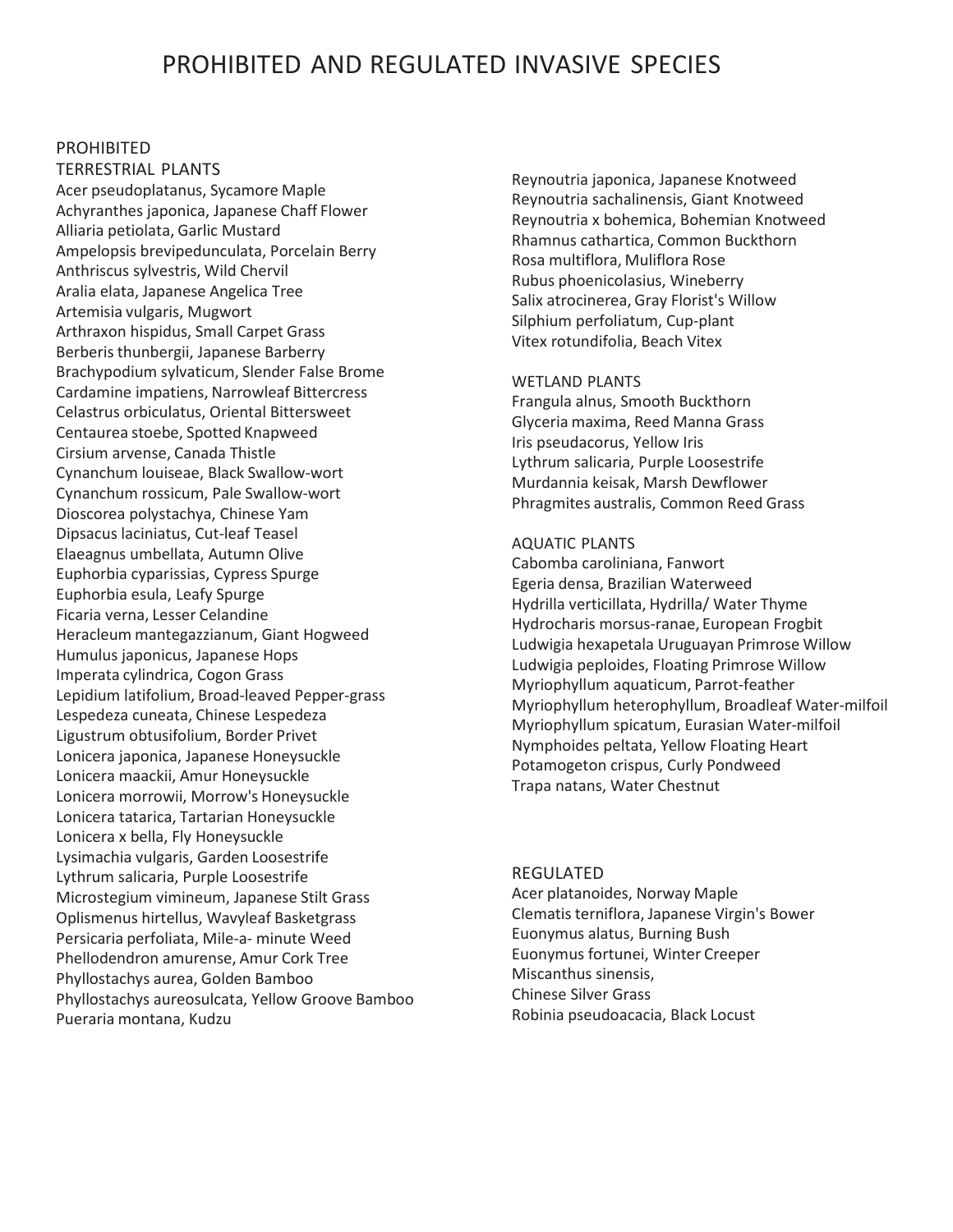# NATIVE PLANTS

### HERBACEOUS FLOWERING PERENNIALS

Key to Typical Uses: B -- Borders <sup>M</sup> - Meadows W -- Woodlands/Shade E -- Water Edges/Moist R -- Rock Gardens Actaea pachypoda (Baneberry) W Amsonia tabernaemontana, A. hubrichtii (Blue Star Flower) B/M Anemone canadensis (NaCve Anemone) W Anemone cylindrica (Thimbleweed) W Anemone virginiana (Virginia Anemone) W Aquilegia canadensis (Wild Columbine) W/R Arisaema triphyllum (Jack-in-the-Pulpit) W Aruncus dioicus (Goatsbeard) B/M/W Asarum canadense (Canadian Ginger) W Asarum shuttleworthi (ShuMleworth's Ginger) W Asclepias incarnata (Swamp Milkweed) M/E Asclepias tuberosa (BuMerfly Weed) M Aster cordifolius (Heart-leaf Aster) W Aster divaricatus (White Wood Aster) W Aster ericoides (Heath Aster) B,/M Aster laevis (Smooth Aster) B/W Aster macrophyllus (Big Leaf Aster) W Aster novae-angliae and cvs. (New England Aster) B/M Aster novi-belgii and cvs. (New York Aster) B/M Baptisia -- all species (False Indigo) B/M Boltonia asteroides (Boltonia) B/M Caltha palustris (Marsh Marigold) E Chelone -- all species (Turtlehead) B/M Chrysogonum virginianum (Golden Star) W Cimicifuga racemosa (Snakeroot) W Clintonia borealis (Bluebead Lily) W Coreopsis species (Coreopsis or Tickseed) B/M Dicentra canadensis (Squirrel Corn) W Dicentra cucullaria (Dutchman's Breeches) W Dicentra exima (Wild Bleeding Heart) W Echinacea species (Coneflower) B/M Eryngium yuccifolium (RaMlesnake Master) BM Eupatorium coelestinum (Hardy Ageratum) B/M Eupatorium purpureum (E. dubium., E. maculatum, E. rugosum) (Joe Pye Weed) B/M Filipendula rubra (Queen-of-the-Prairie) B/M Galax urceolata (Beetle) W Gentiana andrewsii (BoMle GenCan) B/R Geranium maculatum (SpoMed Geranium) M/W Helenium autumnale (Sneezeweed) B/M Heliopsis helianthoides (Perennial Sunflower) B/M Hepatica aculiloba (Sharp-Lobed HepaCca) W

Heuchera americana and H. villosa (Coralbells) B/W Hibiscus moscheutos (Marsh Mallow) B/M/E Iris cristata (Crested Iris) W Iris versicolor (Blue Flag) E Jeffersonia diphylla (Twinleaf) W Liatris spicata (Blazing Star) B/M Lobelia cardinalis (Cardinal Flower) M/W/E Lobelia siphilitica (Great Blue Lobelia) M/W Mertensia virginica (Virginia Bluebells) W Monarda didyma & M. fistulosa (Bee Balm) B/M Oenothera species (Sundrops & Evening Primroses) B/M Opuntia humifusa (Eastern Prickly Pear) R Pachysandra procumbens (Alleghany Spurge) W Penstemon digitalis (Smooth White Penstemon or Beardtongue) B/M Phlox divaricata (Canadian Phlox) W Phlox maculata (Wild Sweet William) B/M Phlox paniculata (Garden Phlox) B/M Phlox stolonifera (Creeping Phlox) W Phlox subulata (Moss Phlox) R Physostegia virginiana (False Dragonhead) B/M Podophyllum peltatum (May Apple) W/E Polemonium reptans (Creeping Polemonium) B/M Polygonatum biflorum (Solomon's Seal) W Porteranthus(aka Gillenia) trifoliata (Bowman's Root) W Pycnanthemum muticum, P. flexuosum (Mountain Mint) B/M/E Rudbeckia species (Black-eyed Susan) B/M Sanguinaria canadensis (Bloodroot) W Scutellaria serrata (Skullcap) W Sisyrinchium angustifolium (Blue-eyed Grass) B/M Smilacina racemosa (False Solomon's Seal) W Solidago species (Golden Rod) B/M Stokesia laevis (Stoke's Aster) B/M Thalictrum dioicum (Early Meadow Rue) M/W Thermopsis villosa (Carolina False Lupine) B/M Tiarella cordifolia and T. wherryi (Foamflower) W Tradescantium virginiana (Virginia Spiderwort) B/R/W Trillium cuneatum (Toad Trillium) W Trillium erectum (Wake Robin) W Trillium grandiflorum (Snow Trillium) W Uvularia perfoliata (Perforated Bellwort) W Veronia noveboracensis (Ironweed) B/M Veronicastrum virginicum (Culver's Root) B/M Viola culcullata (Marsh Blue Violet) M/W Viola labradorica (Labrador Violet) W/R Viola pedata (Bird's Foot Violet) W Waldsteinia fragarioides (Barren Strawberry) W Zizia aurea (Golden Alexanders) M/E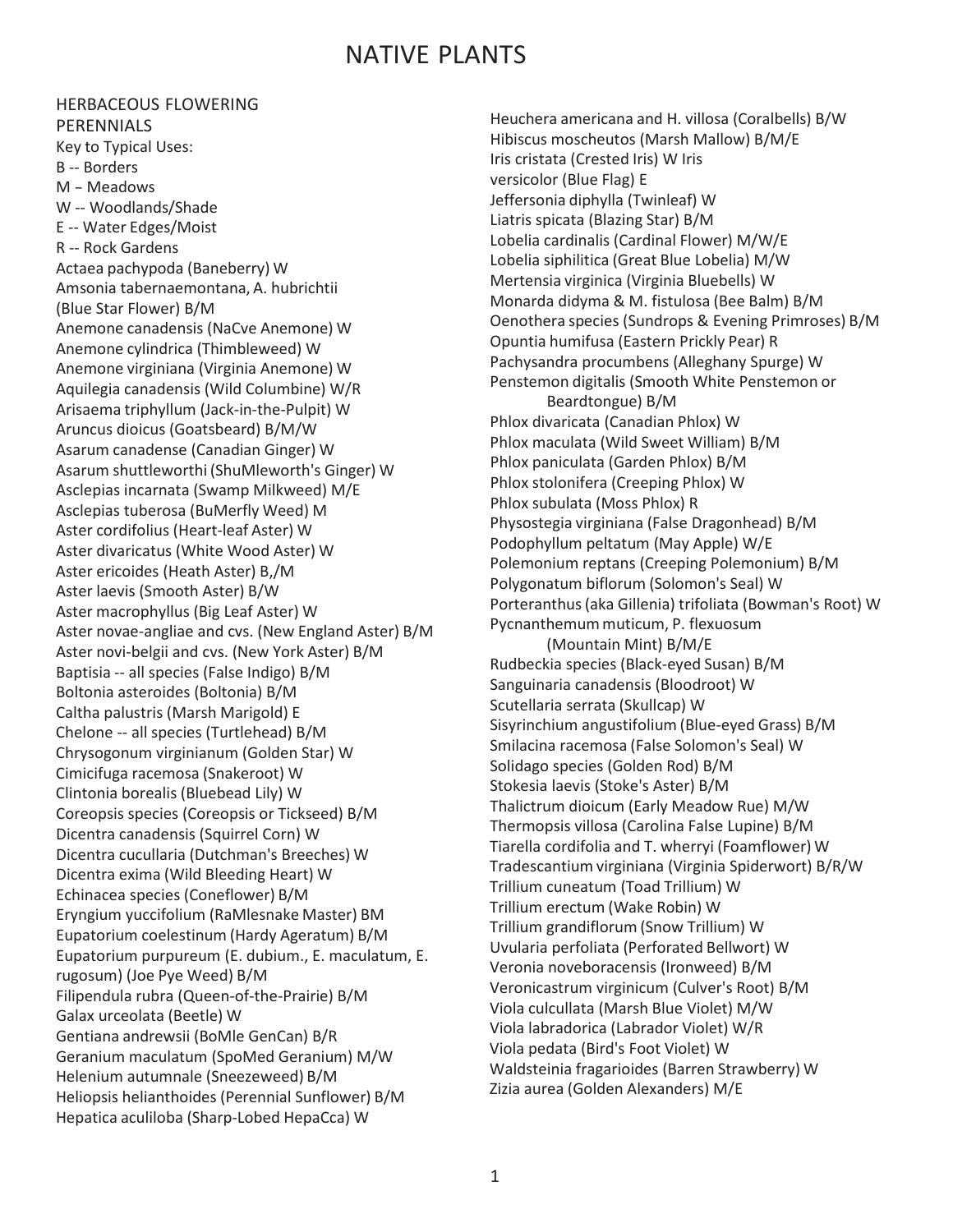# NATIVE PLANTS Cont'd (2)

### FERNS

Preferred Conditions: Exposure: Soils: S -- Sun A -- Average Soil SH -- Shade H -- Humus M -- Moist

Adiantum pedatum (American Maidenhair Fern) SH/H Athyrium felix-femina (Lady Fern) S/M/SH/A Dennsaedtia punctilobula (Hay-Scented Fern) S/SH/A Dryopteris carthusiana (Toothed Wood Fern) SH/A/H Dryopteris cristata (Crested Wood Fern) SH/A/H Dryopteris goldiana (Goldie's Woodfern) SH/A/H Dryopteris marginalis (Leather Wood Fern) SH/A/H Dryopterisspinulosa (aka D. carthusiana) (Tooth Wood Fern) SH/A/H Dryopteris x australis (Dixie Wood Fern) SH/A/H Matteuccia pennsylvanica (Ostrich Fern) (aka Struthiopteris) SH/M or A Onoclea sensibilis (SensiCve Fern) S/M/SH/A or M Osmunda cinnamomea (Cinnamon Fern) SH/A or H; M

Osmunda claytoniana (Interrupted Fern) SH/H or A Osmunda regalis (Royal Fern) S or SH/M Polystichum acrostichoides(Christmas Fern) SH/A or H Thelypteris noveboracensis(New York Fern) S/M/SH/A or H

## GRASSES AND RELATED PLANTS

Preferred Conditions: Exposure: Soils: <sup>S</sup> - Sun <sup>A</sup> -- Average Soil PS -- Part Shade M -- Moist D -- Dry Acorus calamus (Sweet Flag) S/M Andropogon gerardi (Big Blue Stem) S/A Andropogon virginicus (Broom Sedge) S/A Brizia media (Quaking Grass) S/A Carex nigra (Black Blooming Sedge) S or PS/A or H Carex pensylvanica (Pennsylvania Sedge) S or PS/A or H Chasmanthium latifolium (Northern Sea Oats) S/A or D Elymus glaucus (Blue Wild Rye) S/A or D Equisetum hyemale (Horsetail or Scouring Rush) S/M Festuca glauca (Blue Fescue) S/A or D Panicum virgatum (Switch Grass) and cvs. S/A or M Schizachyrium scoparium (LiMle Bluestem) S/A or D Sporobolis heterolepsis (Prairie Dropseed) S/A or D Sorghastrum nutans (Indian or Wood Grass) S or PS/A

DECIDUOUS FLOWERING SHRUBS Aesculus parviflora (BoMlebrush Buckeye) Aronia arbutifolia 'Brilliant' (Red Chokeberry) Aronia melanocarpa (Black Chokeberry) Baccharis halimifolia (Groundsel) Callicarpa americana (American Beautyberry) Calycanthus floridus(Sweet Shrub) Ceanothus americanus (New Jersey Tea) 3 Cephalanthus occidentalis (BuMonbush) Chionanthus virginicus (White Fringe) Clethra acuminata (Cinnamon Pepperbush) Clethra alnifolia (Sweet Pepperbush) Comptonia peregrina (Sweet Fern) Cornus racemosa (Gray Twig Dogwood) Cornus sericea (Red Twig Dogwood) Fothergilla gardenii (Dwarf Fothergilla) Fothergilla major (Large Fothergilla) Hamamelis vernalis (Spring Witch Hazel) Hamamelis virginiana (Fall Witch Hazel) Hydrangea arborescens(Smooth Hydrangea) Hydrangea quercifolia (Oakleaf Hydrangea) Ilex verticillata (Winterberry) Itea virginica (Sweetspire) Lindera benzoin (Spicebush) Myrica pensylvanica (Bayberry) Nemopanthus mucronatus (Mountain Holly) Physocarpus opulifolius (Nine Bark) Rhus aromatica (Fragrant Sumac) Rhus glabra (Smooth Sumac) Rhus typhina (Staghorn Sumac) Rosa carolina (Carolina Rose) Rosa palustris (Swamp Rose) Rosa virginiana (Virginia Rose) Salix discolor (Pussy Willow) Sambucus canadensis (Canadian Elderberry) Vaccinum angustifolium (Lowbush Blueberry) and cvs. Vaccinum corymbosum (Highbush Blueberry) and cvs. Viburnum dentatum (Arrowwood) Viburnum lantana (Wayfaring Tree incl. cv. 'Mohican') Viburnum lentago (Nannyberry) Viburnum prunifolium (Black Haw Viburnum) Viburnum trilobum (American Cranberry Bush)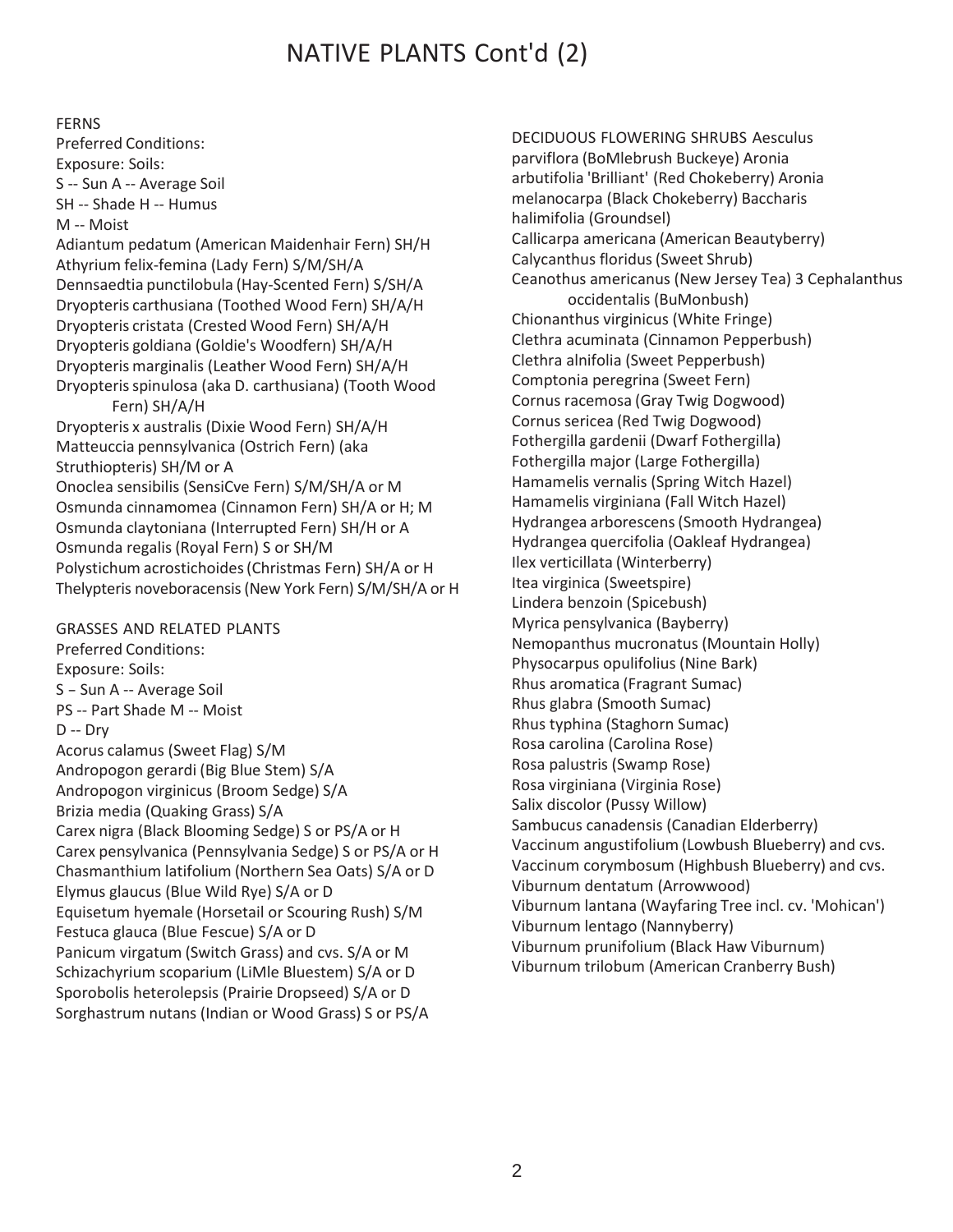# NATIVE PLANTS Cont'd (3)

## BROADLEAF EVERGREEN SHRUBS (INCLUDING NATIVE AZALEAS)

Azalea (Rhododendron) arborescens(Sweet Azalea) Azalea (Rhododendron) atlanticum (Coastal Azalea) Azalea (Rhododendron) calendulaceum (Flame Azalea) Azalea (Rhododendron) nudiflora (Pinxterbloom Azalea) Azalea (Rhododendron) vaseyi (Pink-Shell Azalea) Azalea (Rhododendron) viscosum (Swamp Azalea) ( All native, deciduous Azalea (Rhododendron) species) Ilex glabra (Inkberry) including cvs. 'Compacta', 'Densa',

'Nigra', 'Shamrock' Ilex opaca (American Holly) and cvs. Kalmia angustifolia (Sheep Laurel) Kalmia latifolia (Mountain Laurel) and cvs. Leucothoe ('L. axillaris', 'L. catesbaeis', 'L. fontanesiana') (Leucothoe) Rhododendron maximum (Rosebay Rhododendron) Zenobia pulverulenta (Dusty Zenobia)

#### VINES

Aristolochia macrophylla (Dutchman's Pipe) Campsis radicans (Trumpet Vine) Clematis virginiana (Virgin's Bower) Decumaria barbara (NaCve Climbing Hydrangea) Lonicera sempervirens(Trumpet Honeysuckle) Parthenocissus quinquefolia (Virginia Creeper) Wisteria frutescens(American Wisteria) Wisteria macrostachya (Kentucky Wisteria)

#### WOODY GROUNDCOVERS

Andromeda polifolia (Bog Rosemary) Cornus canadensis (Bunchberry) Gaultheria procumbens (Checkerberry or Wintergreen) Gaylussacia species (Huckleberry) Juniperus horizontalis (Horizontal Juniper) Mitchella repens (Partridgeberry) Paxistima canbyi (Canby or Ratstripper) Vaccinium macrocarpon (Cranberry) Xanthorhiza simplicissima (Yellow Root)

## EVERGREEN TREES

Juniperus virginiana (Eastern Red Cedar) and cvs. Magnolia grandiflora (Southern Magnolia) - Hardy cvs. 'Bracken's Brown Beauty & 'Edith Bogue' Picea glauca (White Spruce) Pinus strobus (White Pine) and cvs. Thuja occidentalis (Eastern or American Arborvitae) including cvs. 'Hetz Wintergreen','Nigra', 'Smargd' ('Emerald Green') and 'Techney' Tsuga canadensis (Canadian Hemlock) and cvs.

### SHADE TREES

Acer rubrum (Red (Swamp) Maple) and hybrids with Silver Maple (Acer x freemanii) Acer saccharum (Sugar Maple) Betula nigra (River Birch) Betula papyrifera (Paper White or Canoe Birch) Carya cordiformis (BiMernut) Carya ovata (Shagbark Hickory) Fagus grandifolia (American Beech) Gleditsia triacanthos (Honeylocust) Gymnocladus dioicus (Kentucky Coffee Tree) Juglans nigra (Black Walnut) Liquidambar styraciflua (Sweet Gum) Liriodendron tulipifera (Tulip Tree) Nyssa sylvatica (Sour Gum) Ostrya virginiana (American Hop Hornbeam) Quercus alba (White Oak) Quercus bicolor (Swamp White Oak) Quercus coccinea (Scarlet Oak) Quercusimbricaria (Shingle Oak) Quercus palustris (Pin Oak) Quercus prinus (Chestnut Oak) Quercus rubra (Northern Red Oak) Sassafras albidum (Sassafras) Tilia americana (Basswood) Ulmus americana (American Elm) (Recommended Dutch Elm Disease-resistant cvs. 'Princeton' & 'Valley Forge')

## DECIDUOUS FLOWERING TREES

Aesculus octandra (aka A. flava) (Yellow Buckeye) Aesculus glabra (Ohio Buckeye) Amelanchier canadensis, A. laevis, A. x lamarckii (Shadbush, Shadblow, Juneberry) Asimina triloba (Pawpaw) Cercis canadensis (Redbud, Whitebud) Chionanthus virginicus (White Fringe) Cladrastis Kentuckea (aka c. lutea) (Yellowwood) Cornus alternifolia (Pagoda Dogwood) Cornus florida (White Flowering Dogwood) Cotinus obovatus (Smoke Tree) Crataegus crus-galli (Cockspur Hawthorn) Crataegus phaenopyrum (Washington Hawthorn) Crataegus viridis 'Winter King' (Winter King Hawthorn) Franklinia alatamaha (Franklinia) Halesia monticola, H. tetraptera (Mountain Silverbell, Carolina Silverbell) Magnolia acuminata (Cucumber Magnolia) Magnolia virginiana 'Glauca' (Sweet Bay Magnolia) Oxydendrum arboreum (Sorrel Tree or Sourwood) Viburnum lentago (Nannyberry)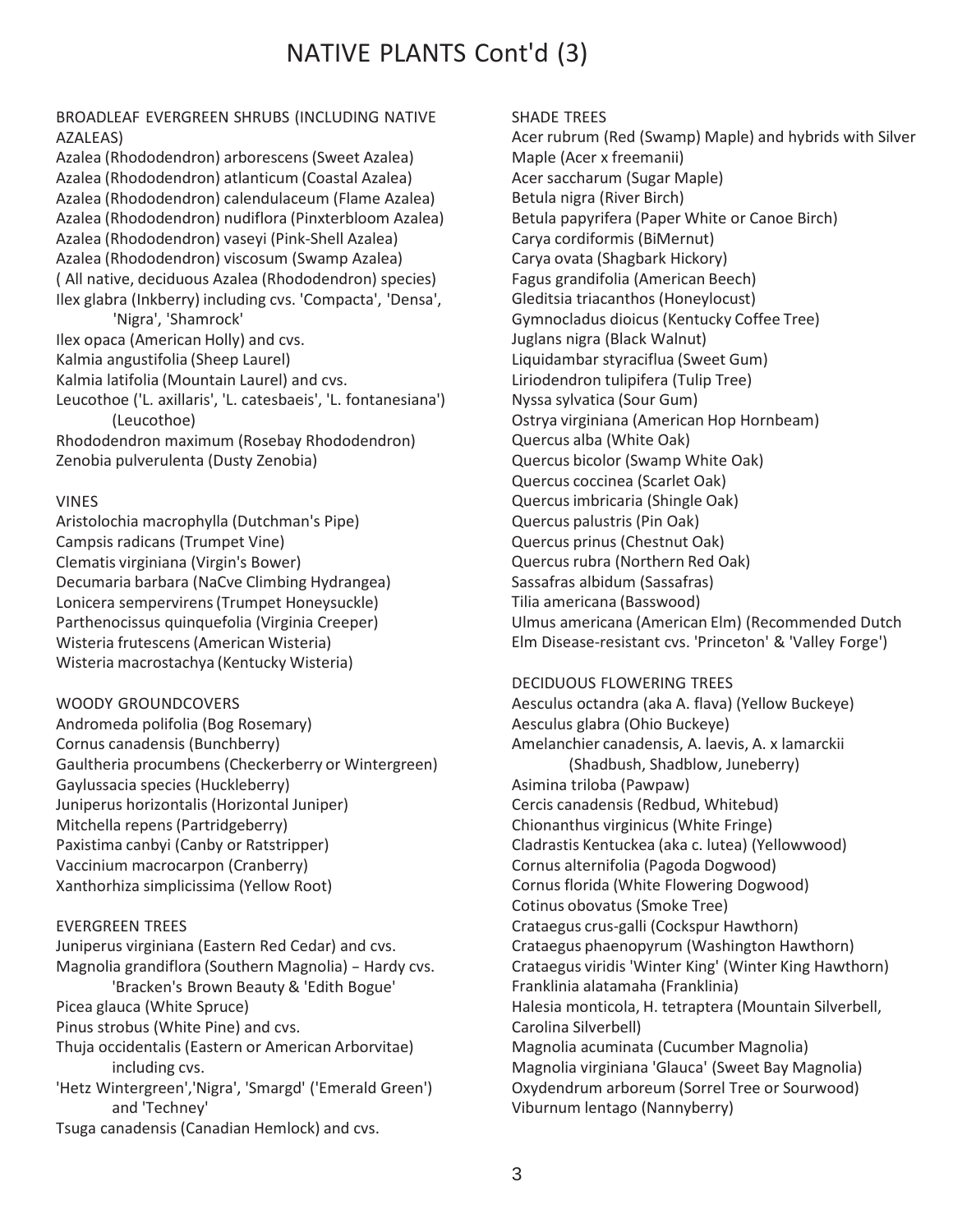# DEER RESISTANT PLANTS

#### GRASSES

Andropogon gerardii Big Bluestem Calamagrosts sp. Reed Grass Carex pensylvanica Pennsylvania sedge Carex plantaginea Plantainleaf sedge Carex stricta Sedge Chasmanthium latifolium Northern Sea Oats Deschampsia cespitosa Tufted hairgrass Elymus virginicus. Virginia Wild Rye Panicum virgatum.Tall Switch/Rehbraun

Sporobolis heterolepis Prairie dropseed

Agastache sp. Hyssop Ageratina altssima White snakeroot Allium triccum Small White Leak Aqueligia canadensis Red Columbine Amsonia hubrecti Eastern Blue Star Anemone canadensis Canada anemone Anemone quinquefolia Wood anemone Arisaema triphyllum Jack in the Pulpit Aruncus dioicus Goatsbeard Asarum canadense Canada Wild Ginger Asclepias tuberosa Butterfly Weed Asclepias incarnate Swamp milkweed HERBACEOUS PLANTS Anemone virginiana Thimbleweed

Astlbe biternata False goatsbeard Baptsia australis Wild Blue Indigo Caltha palustris Marsh Marigold Chelone glabra White Turtlehead Coreopsis sp. Tickseed Dicentra exima Wild Bleeding Heart Echinacea purpurea Purple Coneflower Eupatorium rugosum Snakeroot Eupatorium dubium Joe Pye Weed Eurybia divaricatus White Wood Aster Eurybia spectabilis Eastern Showy Aster Geranium maculatum Wild Geranium Helenium autumnale Common Sneezeweed Heuchera americana Coral Bells Heuchera villosa Hairy Alumroot Hibiscus moscheutos Swamp Rosemallow Liatris spicata Dense Blazing Star Lobelia cardinalis Red Cardinal Flower Lobelia siphilitica Great Blue Lobelia Chrysogonum virginianum Golden Knee/Star Conoclinium coelestinum Blue Mistflower Eupatorium coelestinium False Ageratum Eutrochium maculatum Gateway Spotted JoePW Lonicera sempervirens. Trumpet Honeysuckle<br>Caranium maculatum Mild Caranium Wisteria frutescens. Wisteria

Panic Grass

Actaea pachypoda, White Baneberry, Black Snakeroot, Red Baneberry A. incarnata Milkmaid Swamp mlkwd

Mertensia virginica Virginia Bluebells Monarda sp. 6. Bee Balm Oenothera sp. Evening Primrose Penstemon digitalis Beardtongue Phlox divaricata Wild Blue Phlox Phlox stolonifera Creeping Phlox Podophyllum peltatum Mayapple<br>Polemonium rentans Greek Valerian Dolemonium rentanc Potentilla tridenta Winged Leaved Potentlla Rudbekia fulgida Orange Cone Flower Rudbekia hirta, sullivanti Black-eyed Susan Senecio aureus Golden Ragwort Sisyrinchium angustifolium Blue - Eyed Grass Solidago species Goldenrod Symphyotrichum Pachysandra procumbens Allegheny spurge cordifolium Heart-leaved Aster Tiarella cordifolia Foam Flower Vernonia noveboracensis New York Ironweed Veronicastrum virginicum Culvers Root Viola sp. Violet Zizia aurea Golden Aster

HERBACEOUS EMERGENTS Iris prismatica Slender Blueflag Iris Iris versicolor Blueflag Iris

FERNS Adiantum pedatum Northern maidenhair Dryopteris Wood fern Dryopteris goldiana Goldie's wood fern Matteuccia struthiopteris **Ostrich Fern** Onoclea sensibilis **Sensitve Fern** Osmunda cinnamonea Cinnamon Fern Osmunda regalis Royal Fern Polystichum acrostichoides Christmas Fern Thelypteris noveboracensi New York Fern

## VINES

Celastris scandens. Climbing Bittersweet Clematis virginiana Virginia Virgins Bower Wisteria frutescens. Parthenocissud quinquefolia Virginia Creeper

## **GROUNDCOVERS**

Pachysandra

Lupinus perennis Purple Lupine Pycnanthemum sp. Mountain Mint, & Narrrow R. subtomentosa Henry Eilers Sweet Coneflower

Arctostaphylos Uva-Ursi, Bearberry

procumbens Alleghany Spurge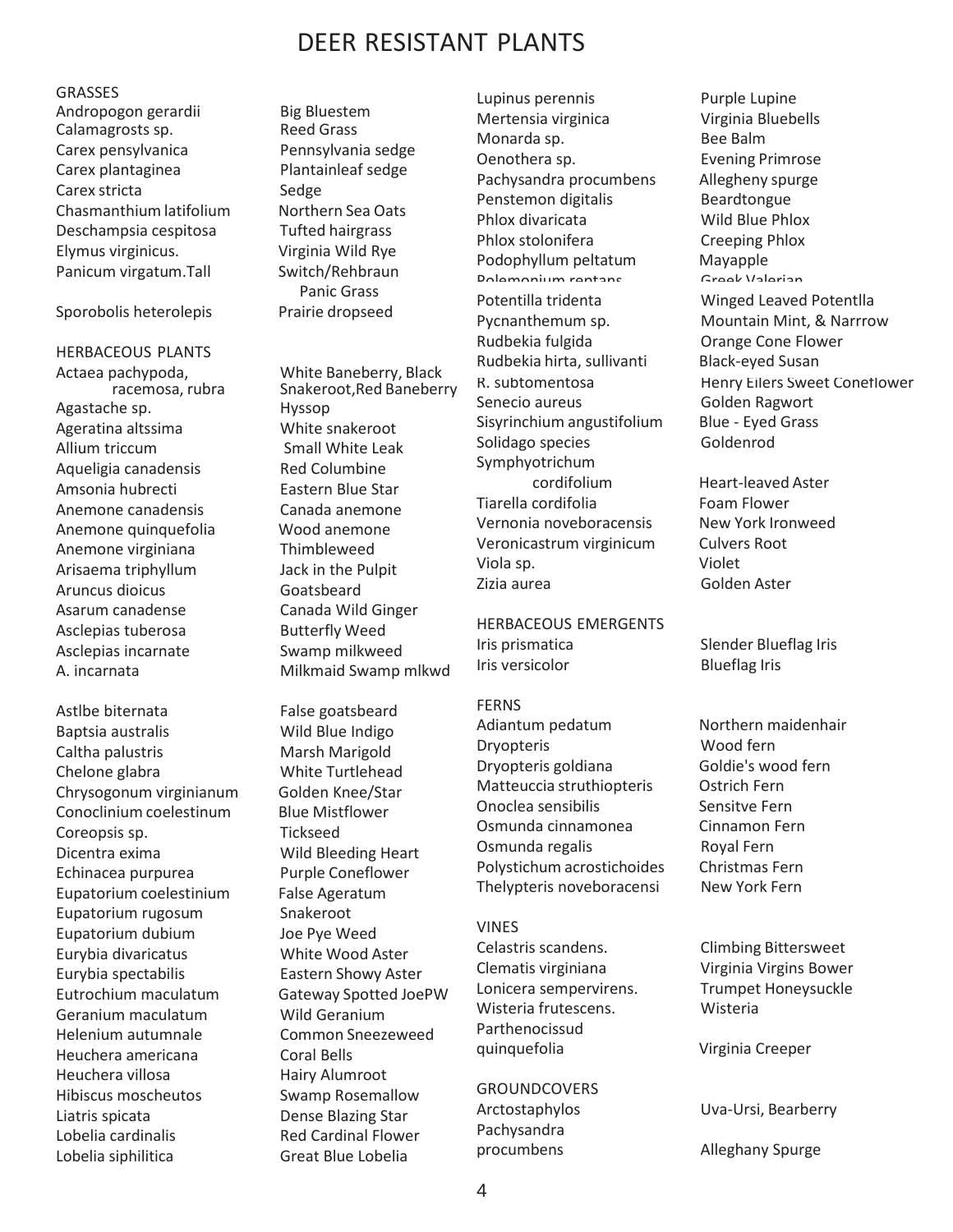# DEER RESISTANT PLANTS, Cont'd (2)

### SHRUBS

Aesculus parviflora Bottlebrush Buckeye Aralia spinosa. 
Hercules club Calycanthus floridus Sweetshrub, Carol. Allsp. Clethra alnifolia Sweet Pepperbush Cornus amomum Silky Dogwood Hamamelis virginiana American Witch Hazel Hypericum frondosum<br>
St. Johns WortA Hypericum kalmianum Golden St. Johns Wort Illex glabra. Inkberry Illex laevigata Smooth Winterberry Holly Illex verticillata Winterberry Holly Kalmia latifolia **Mountain Laurel** Leucothoe racemosa Fetterbush Lindera benzoin Spicebush Myrica cerifera Bayberry Myrica pensylvanica Morthern Bayberry Rhus glabra Smooth Sumac Salix discolor **Pussywillow** Spiraea alba Narrow-leaf Meadowsweet Spiraea latifolia Morthern Meadowsweet Spiraea tomentosa Steeplebush Symphoricarpos orbiculatus Indian Currant Coralberry Vaccinium sp. Blueberry Viburum acerifolium Maple-leaf Viburnum Viburnum dentatum. Arrow-wood Viburnum lentago Mannyberry Viburnum nudum Witherod Viburnum prunifolium Smooth black-haw Viburnum trilobum American Cranberry Bush

EVERGREEN TREES Chamaecyparis thyoides Atlantic White Cedar Juniperus virginiana **Eastern Red Cedar** Magnolia grandiflora Southern Magnolia Picea glauca **White Spruce** Pinus rigida Pitch Pine Picea pungens Blue Spruce Pseudotsuga menziesii Douglas Fir

## TREES

Acer negundo Box Elder Acer rubrum Red Maple Acer saccharum Silver Maple Amelanchier canadensis Shad Tree, Serviceberry Betula allegheniensis Yellow Birch Betula lenta<br>
Sweet Birch Betula nigra **River Birch** Carpinus caroliniana American Hornbeam Cercis canadensis E astern Red/White Bud Cornus alternifolia Alternate-Leaf Dogwood Cornus florida Flowering Dogwood Diospyros virginiana Persimmon Fagus grandifolia American Beech Fraxinus americana White Ash Fraxinus pennsylvannica Green Ash Illex opaca **American Holly** 

Juniperus virginiana Red Cedar Magnolia virginiana Sweetbay Magnolia Nyssa sylvatica Black Gum Photinia pyrifolia 'Brilliantissima' Red Chokeberry Pinus echinta Shortleaf Pine Pinus rigida Pitch Pine Pinus serotina **Pond Pine** Pinus taeda Loblolly Pine Pinus virginiana Virginia Pine Potentilla fruticosa Bush Cinquefoil Quercus alba White Oak Quercus bicolor Swamp White Oak Quercus coccinera Scarlet Oak Quercus falcata Southern Red Oak Quercuslyrata Overcup Oak Quercus marlandica Blackjack Oak Quercus michauxii Swamp Chestnut Oak Quercus nigra Water Oak Quercus palustris Pin Oak Quercus phellos Willow Oak Quercus prinus Chestnut Oak Quercusrubra Northern Pin/Red Oak Quercus stellata Post Oak Quercus velutina Black Oak Sambucus canadensis Elderberry Symphoricarpus albus Snowberry

Itea virginica **Henry's Garnet Virginia** Sweetspire

Try these plants but know that deer treat your yard like a buffet line, so keep in mind that deer in your neighborhood may have already developed a taste for some of these plants. Unfortunately, deer do not read lists.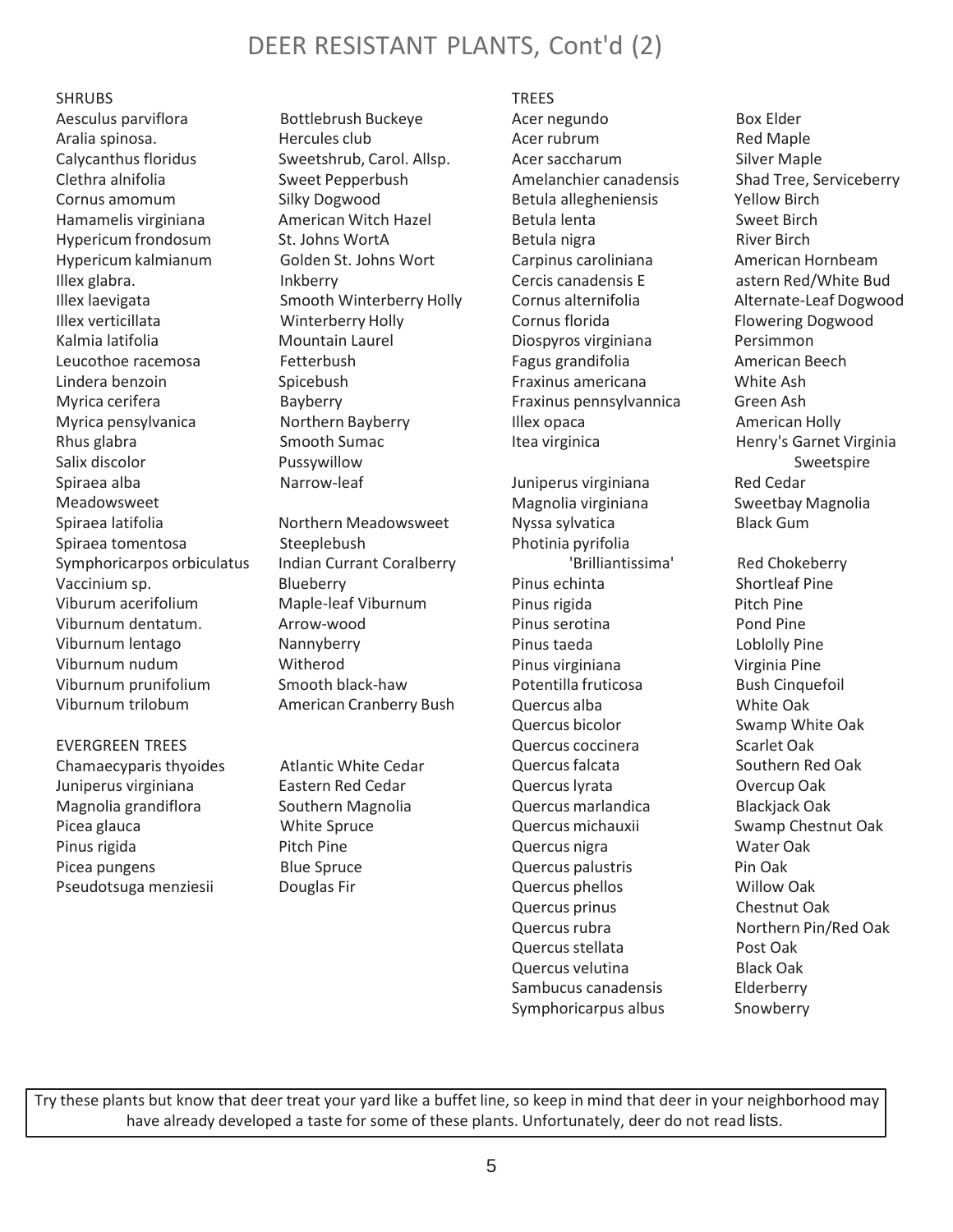# EDIBLE FRUITING TREES AND **SHRUBS**

Aronia arbutifolia Red Chokeberry\* Aronia melanocarpa Black Chokeberry\* Crataegus crusgalli var. inermis Hawthorne \*\* Malus 'Cortland' Cortland Apple Malus 'Honey Crisp' Honey Crisp Apple Malus 'McIntosh' McIntosh Apple Malus 'Red Delicious' Red Delicious Apple Prunus maritima Beach Plum Prunus 'Mount Royal' Mount Royal Plum Prunus serotina Black Cherry Prunus virginiana Chokeberry Prunus x 'Mericrest' Mericrest Nectarine Prunus x 'Reliance' Reliance Peach Pyrus x 'Bartlett' Bartlett Pear Pyrus x 'Moonglow' Moonglow Pear Sambucus canadensis Elderberry \*\*\* Vaccinium angustifolium Low bush blueberry-small berry Vaccinium 'Brunswick' Brunswick Blueberry Vaccinium 'Burgundy' Burgundy Blueberry Vaccinium corymbosum Northern Highbush

Vaccinium corymbosum Northern Highbush Northland 'Northland'

Vaccinium corymbosum Northern Highbush Rubel Blueberry 'Rubel' Vitus 'Concord' Seedless Concord Grape Vitus 'Niagara' Niagara Grape (Green)

Blueberry 'Eliot' Blueberry 'Northland'

- \* Red and Black Chokeberries great for jams and jellies
- \* \* Hawthorn Berries are good for your heart
- \*\*\*Elderberries are an immunity booster, Elderberry syrup is made from this plant

# NATIVE PLANTS THAT ATTRACT BIRDS

### SHRUBS

Alnus species Alder Amelachier species Serviceberry Aronia species Chokeberry Callicarpa americana **American Beautyberry** Chionanthus virginicus Fringetree Cornus species **Dogwood** Corylus species hazelnut Galyussacia species **Huckleberry** Ilex species Holly Juniperus species Juniper Lindera benzoin Spicebush Myrica pensylvanica Northern Bayberry Nemopnathus mucronatus Mountain Holly Prunus species Cherry, Plum Rhus species Sumac Ribes species Gooseberry, Currant Rosa species **Rose** Rubus species **Raspberry, Blackberry** Sambucus canadensis Elderberry Symphoriocarpus Snowberry, Coralberry Taxus canadensis Canada Yew

## TREES

Abies species Fir Amelanchier arborea Serviceberry Aralia spinosa **Devil's Walking Stick** Betula species **Birch** Celtis occidentalis hackberry Chamaecyparis thyoides Atlantic White Cedar Cornus species Dogwood Crataegus species Hawthorn Fagus grandifolia American Beech Ilex species and Holly Juniperus virginiana **Eastern Red Cedar** Picea species Spruce Pinus species **Pine** Prunus pensylvanica Pin Cherry Sassafras albidum Sassafras Sorbus americana **American Mountain Ash** Thuja occidentalis Northern White Cedar Tsuga canadensis Eastern Hemlock Viburnum species Nannyberry, Blackhaw,

Vaccinium species Blueberry, Cranberry

Carpinus caroliniana American Hophornbeam Rusty Blackhaw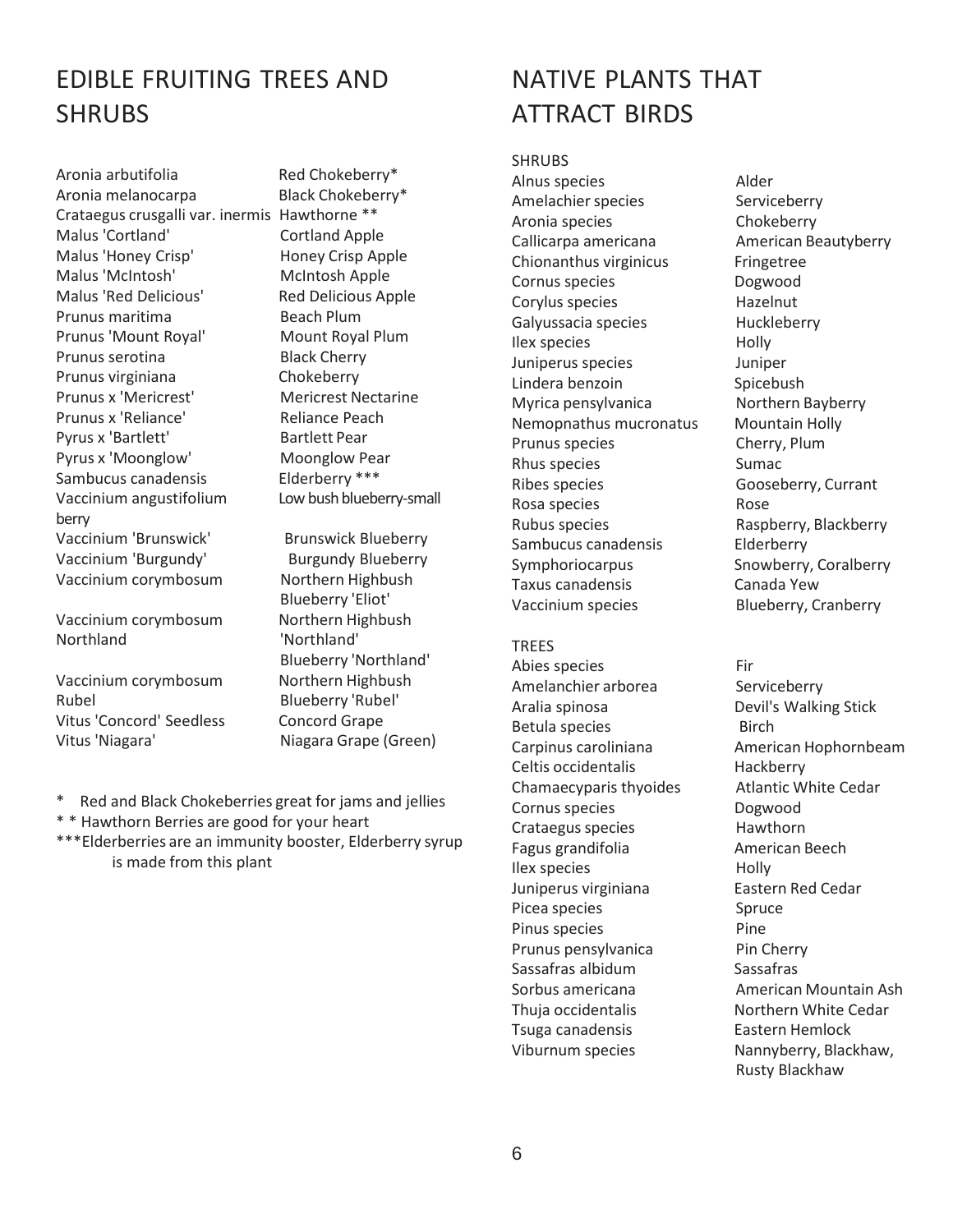# NATIVE PLANTS THAT ATTRACT BUTTERFLIES & HUMMINGBIRDS

## WILDFLOWERS Actea racemosa Black Cohosh Amsonia tabernaemontana Bluestar Aqueligia canadensi Wild Columbine Aruncus dioicus Goats Beard Asclepias species Butterflyweed Aster species Aster Chelone glabra Turtlehead Coreopsis species Tickseed Echinacea purpurea Purple Coneflower Eupatorium species Joe Pye Weed, Boneset Helenium autumnale Sneezeweed Helianthus species Sunflower Heliopsis helianthoides Oxeye Liatris species Blazing Star Lilium species Lily Lobelia cardinalis Red Cardinal Flower Lobelia siphilitica Great Blue Lobelia Lupinus perennis **Blue Lupine** Monarda didyma Oswego Tea Monarda fistulosa Bergamot Phlox species<br>
Physotegia virginiana<br>
Physotegia virginiana<br>
Obedient Plant Physotegia virginiana Rudbeckia species Black Eyed Susan Solidago species Goldenrod Spigelia marlandica **Indian Pink**

### VINES

Lonicera species honeysuckle

#### SHRUBS

Callicarpa americana American Beautyberry Ceanothus americanus New Jersey Tea Cephalanthus occidentalis Buttonbush Chamaedaphne calyculata Leatherleaf Clethra species Summersweet Diervilla lonicera Bush Honeysuckle Fothergilla species Fothergilla Itea virginica Virginia Sweetspire Lindera benzoin Spicebush Physocarpus opulifolius Eastern Ninebark Rhododendron species Rhododendron Spiraea alba Meadowsweet Symphoriocarpus orbiculatus Coralberry Vaccinium species Blueberry/Cranberry

#### TREES

Aesculus species Buckeye Amelanchier canadensis Serviceberry Celtis occidentalis Hackberry Illex verticillata Winterberry Prunus pensylvanica Pin Cherry Salix species **Willow** 

Campsis radicans Trumpetcreeper

# SUNNY RAIN GARDENS

### GRASSES

```
Andropogon gerardii Big Bluestem
Carex Pendula Drooping Sedge
Carex stricta Tussock Sedge
Elymus hystrix Bottlebrush Grass
Elymus virginicus Wild Rye
```
#### WET MEADOW HERBACEOUS

Aster novae-angliae Mew England Aster Aster puniceus **Purple-stemmed Aster** Aster shortii Short's Aster Aster umbellatus Flat-topped Aster Caltha palustris Marsh Marigold Coreopsis tripteris Tall Tickseed Eupatorium coelestinum Blue Mist Flower Eupatorium fistulosum Joe Pye Weed Eupatorium perfoliatum Boneset Gentiana clausa Bottle Gentian Helenium autumnale Common Sneezeweed Helianthus giganteus Tall Sunflower Heliopsis helianthoides Oxeye Heuchera american Coral Bells Hibiscus moscheutos Swamp Rose Mallow Liatris spicata Blazing Star Lilium superbum Turk's Cap Lily Lobelia cardinalis Cardinal Flower Lobelia syphilitica Great Blue Lobelia Monarda didyma Bee-balm Monarda media Purple Bergamot Penstemon digitalis White Beardtongue Physostegia virginiana Obedient Plant Rudbeckia fulgida Black-Eyed-Susan Rudbeckia triloba Three-lobed Coneflower Verbena hastata Blue Vervain Vernonia noveboracensis New York Ironweed Veronicastrum virginicum Culver's Root

Asclepias incarnata Pink or Swamp Milkweed Rudbeckia laciniata Green-headed Coneflower Rudbeckia maxima Elephant Ears Coneflower Solidago rugosa Rough-stemmed Goldenrod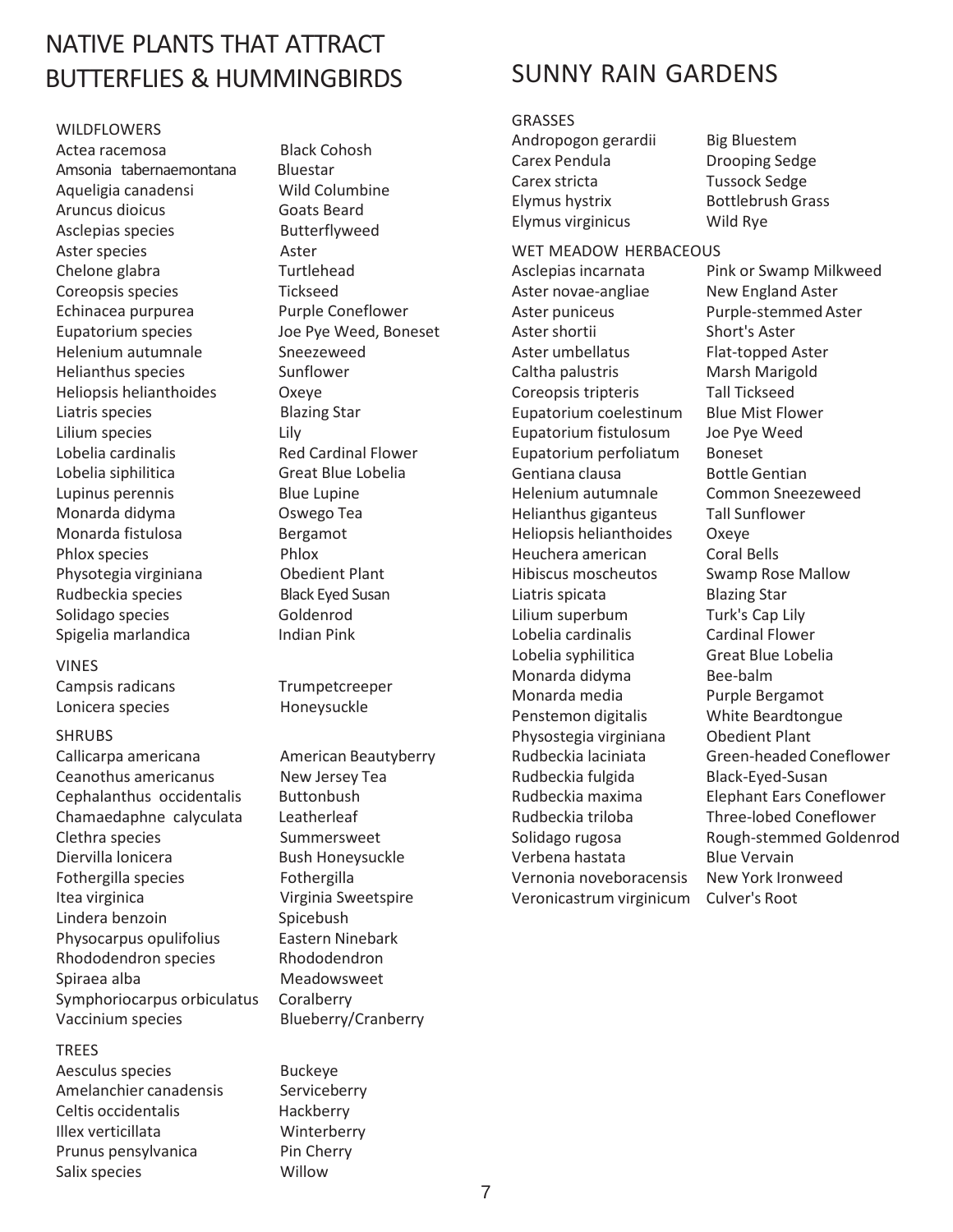# SHADY RAIN GARDENS

Aquilegia canadensis Canada Columbine Andromeda polifolia Bog Rosemary Aruncus dioicus Goats Beard Caltha palustris Marsh Marigold Chelone glabra White Turtlehead Chelone lyonii Turtlehead Geranium maculatum Wild Geranium Helianthus decapetalus Thin-leaved Sunflower Helianthus divaricatus Woodland Sunflower Hydrophyllum canadense Maple- leaved Waterleaf Iris cristata Crested Iris Iris versicolor **Northern Blue Flag** Luzula acuminata Hairy Woodrush Mertensia virginica Virginia Bluebells Mimulus ringens Monkey Flower Monarda clinopodia Basil Balm Phlox divaricata Woodland Phlox Phlox maculata Meadow Phlox Phlox paniculata Summer Phlox Polemonium reptans Spreading Jacob's Ladder Senecio aureus Golden Ragwort Sisyrinchium angustifolium Blue-eyed Grass Spiraea alba Meadowsweet Stylophorum diphyllum Celandine Poppy Thalictrum pubescens Tall Meadow Rue Tradescantia ohiensis Spiderwort Tradescantia virginiana Spiderwort Viola striata Creamy Violet

#### FERNS

Athyrium felix - femina Lady Fern Dryopteris marginalis Marginal Wood Fern Matteuccia struthiopteris Ostrich Fern Onoclea sensibilis Sensitive Fern Osmunda cinnamomea Cinnamon Fern Osmunda regalis Royal Fern

#### WETLANDS & STANDING WATER

Nuphar lutea Yellow Pond Lily Pontederia cordata Pickerel Weed Saururus cernuus Lizard's Tail Sagittaria latifolia **Duck Potato** 

## SHRUBS & TREES

Acer rubrum Red Maple Acer saccharinum Silver Maple Alnus serrulata Speckled Alder Amelanchier canadensis Shad Tree Amelanchier laevis Shadbush Aronia arbutifolia\* Red Chokeberry Aronia melanocarpa\* Black Chokeberry Asimina triloba Pawpaw Betula nigra River birch Calycanthus floridus Sweetshrub Carpinus caroliniana American Hornbeam Celtis occidentalis Hackberry Cephalanthus occidentalis Buttonbush Chamadaphne calyculata Leatherleaf Chamaecyparisthyoides Atlantic White Cedar Chionanthus virginicus Fringetree Clethra alnifolia Sweet Pepperbush Cornus amomum Silky Dogwood Cornus serieca\* Red Twig Dogwood Diervilla lonicara Dwarf Bush Honeysuckle Fothergilla gardenii Dwarf Fothergilla Fothergilla major Large Fothergilla Hamamelis vernalis\* Vernal Witchhazel Hydrangea arborescens Wild Hydrangea Illex verticillata Winterberry Itea virginica Virginia Sweetspire Lindera benzoin Spicebush Liquidambar styraciflua Sweetgum Liriodendron tulipifera Tulip Tree Magnolia virginiana Sweetbay Magnolia Nyssa sylvatica Tupelo/Black Gum Physocarpus opulifolius Ninebark Plantanus occidentalis\* American Sycamore Quercus bicolor Swamp White Oak Quercus palustris Pin Oak Rhododendron maximum Rosebay Rhododendron viscosum Swamp Azalea Rhus aromatica Fragrant Sumac Rosa palustris Swamp Rose Sambucus canadensis American Elderberry Spiraea alba Meadowsweet Taxodium distichum Bald Cypress Viburnum dentatum Arrowwood Viburnum lentago Nannyberry Viburnum nudum Smooth Witherod Viburnum trilobum American Cranberry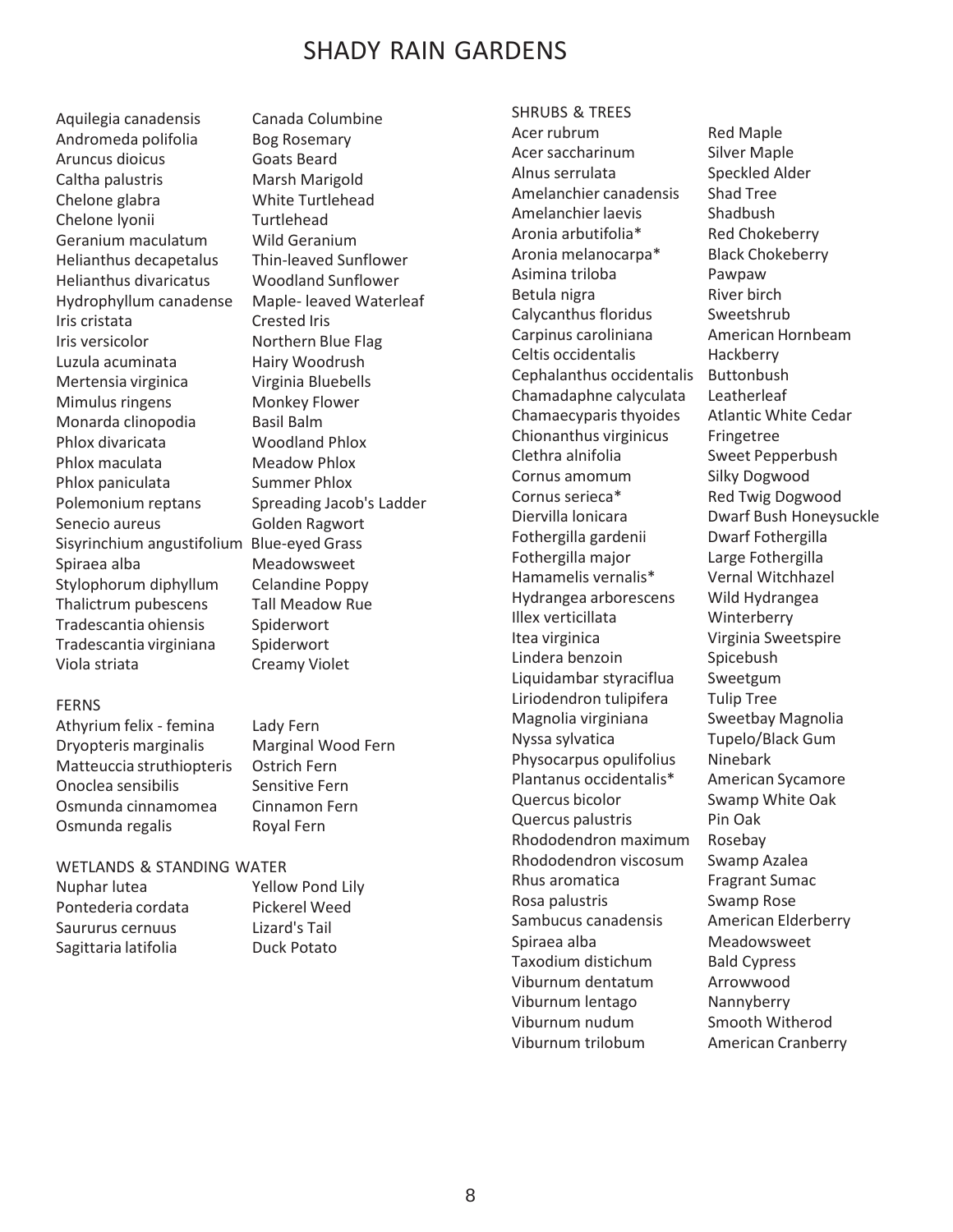# NATIVE PLANTS FOR **EROSION CONTROL**

Acorus americanus **Sweetflag** Agastache foeniculum Hyssop Andropogon species Beard Grass, Bluestem Asteraceae species **Asters** Caltha palustris Marsh Marigold, Kingcup Carex species Grasses & sedges Chasmanthium latifolium Northern Sea Oats Dennstaedtia punctilobula Hay-scented Fern Eupatorium species Joe Pye Weed Iris versicolor Northern Blueflag Iris Iris virginica Southern Blueflag Iris Juncus effusus **Soft/Common Rush** Matteuccia struthiopteris **Ohio Pioneer in Contract Pioneer's Contract Pioneer' Hawthorn** Monarda didyma<br>
Scarlet Bee Balm Monarda fistulosa Wild Bergamot Onoclea sensibilis Sensitive Fern Panicum virgatum Blue Switch Grass Pycnanthemum muticum Mountainmint Pycnanthemumflexuosum Slender Mountainmint Schizachyrium scoparium Bluestem Scirpus cyperinus Wool Grass Senecio aureus Golden Ragwort Solidago graminifolia Grass-leaved Goldenrod Solidago rigida Stiff Goldenrod Solidago rugosa 'Fireworks' Goldenrod Sorghastrum nutans Yellow Indiangrass Typha angustifolium Narrow-leaved Cattail Typha latifolia Broad-leaf Cattail

## NATIVE TREES FOR SALT TOLERANCE (Cont'd)

| <b>EVERGREEN TREES</b>                            |                       |        |  |  |  |
|---------------------------------------------------|-----------------------|--------|--|--|--|
| Abies balsems                                     | <b>Balsam Fir</b>     | Low    |  |  |  |
| Phanerolepis                                      |                       |        |  |  |  |
| Juniperus virginiana                              | Eastern Red Cedar     | High   |  |  |  |
| Picea glauca                                      | <b>White Spruce</b>   | Medium |  |  |  |
| Pimus rigida                                      | Pitch Pine            | Low    |  |  |  |
| Pinus strobus                                     | <b>White Pine</b>     | Low    |  |  |  |
| Pinus virginiana                                  | Virginia (Scrub) Pine | Low    |  |  |  |
| Thuja occidentalis                                | Eastern Arborvitae    | Medium |  |  |  |
| <b>FLOWERING</b>                                  |                       |        |  |  |  |
| <b>DECIDUOUS</b>                                  |                       |        |  |  |  |
| Amelanchier canadensis Shadhlow Serviceberry High |                       |        |  |  |  |

| Eupatorium species        | Amelanchier canadensis Shadblow Serviceberry High<br>Joe Pye Weed |                                                    |                |        |
|---------------------------|-------------------------------------------------------------------|----------------------------------------------------|----------------|--------|
| Iris versicolor Northern  | <b>Blueflag Iris</b>                                              | Cercis canadensis                                  | Eastern Redbud | Low    |
| Iris virginica Southern   | <b>Blueflag Iris</b>                                              | Crataegus crusgalli var. Cockspur Hawthorn High    |                |        |
| Juncus effusus            | Soft/Common Rush                                                  | inermis                                            |                |        |
| Juncus tenuis             | Path Rush                                                         | Crataegus punctata var. Ohio Pioneer Dotted Medium |                |        |
| Matteuccia struthiopteris | Ostrich Fern                                                      | inermis 'Ohio Pioneer'                             | Hawthorn       |        |
| Monarda didyma            | Scarlet Bee Balm                                                  | Malus sp. and cvs.                                 | Crabapple      | Medium |
| Monarda fistulosa         | Wild Bergamot                                                     | Prunus americana                                   | American Plum  | Low    |
|                           |                                                                   |                                                    |                |        |

#### DECIDUOUS SHRUB

| Chionanthus virginicus | White Fringe Tree         | Low    |
|------------------------|---------------------------|--------|
| Hamamelis vernalis     | Vernal Witchazel          | High   |
| Myrica Pensylvanica    | Northern Bayberry         | Medium |
| Rhus typhina           | <b>Staghorn Sumac</b>     | High   |
| Rosa wichuriana        | <b>Memorial Rose</b>      | Low    |
| Salix alba             | White Willow              | Low    |
| Salix purpurea         | <b>Purpleosier Willow</b> | High   |
| Viburnum lantana       | Wayfaringtree             | High   |
|                        | Viburnum                  |        |

#### DECIDUOUS TREE

|                                        |                      | Acer saccharum                                 | Sugar Maple               | Medium      |
|----------------------------------------|----------------------|------------------------------------------------|---------------------------|-------------|
|                                        |                      | Gleditsia triacanthosvar. Thornless Honey      |                           | High        |
|                                        |                      | inermis                                        | Locust                    |             |
|                                        |                      | Gymnocladus dioica                             | Kentucky Coffeetree High  |             |
|                                        |                      | Liquidambar styraciflua American Sweetgum High |                           |             |
|                                        |                      | Liriodendron tulipifera                        | <b>Tulip Poplar</b>       | Low         |
| <b>NATIVE TREES FOR SALT TOLERANCE</b> |                      | Populus deltoides                              | Eastern Cottonwood Medium |             |
|                                        |                      | Populus tremuloides                            | <b>Quaking Aspen</b>      | Medium      |
| NATIVE STREET TREES                    |                      | Quercus alba                                   | White Oak                 | High        |
| Acer pensylvanicum                     | <b>Striped Maple</b> | Quercus bicolor                                | Swamp White Oak           | <b>High</b> |
| Carya ovata                            | Shagbark Hickory     | Quercus coccinea                               | Scarlet Oak               | Medium      |
| Celtis occidentalis                    | Hackberry            | Quercus imbricaria                             | Shingle Oak               | Medium      |
| Cercis canadensis                      | Red Bud              | Quercus macrocarpa                             | Burr Oak                  | Medium      |
| Crateagus mollis                       | Hawthorn             | Quercus palustris                              | Pin Oak                   | Low         |
| Fraxinus pennsylvanica                 | Green Ash            | Quercus rubra                                  | Red Oak                   | High        |
| Gleditsia triacanthos                  | Honey Locust         | Quercus velutina                               | <b>Black Oak</b>          | High        |
| Gymnocladus diocia                     | Kentucky Coffeetree  | Taxodium distichum                             | Common BaldcypressHigh    |             |
| Liquidambar styraciflua                | American Sweetgum    | Tilia americana                                | American Linden           | Medium      |
| Ostrya virginiana                      | American Hophornbeam | 'Redmond'                                      |                           |             |
| Platanus occidentalis                  | Sycamore             | Ginko                                          | Male trees only           | Medium      |
|                                        |                      | Acer x Freemani                                | Freeman Maple             | Medium      |

## NATIVE TREES FOR SALT TOLERANCE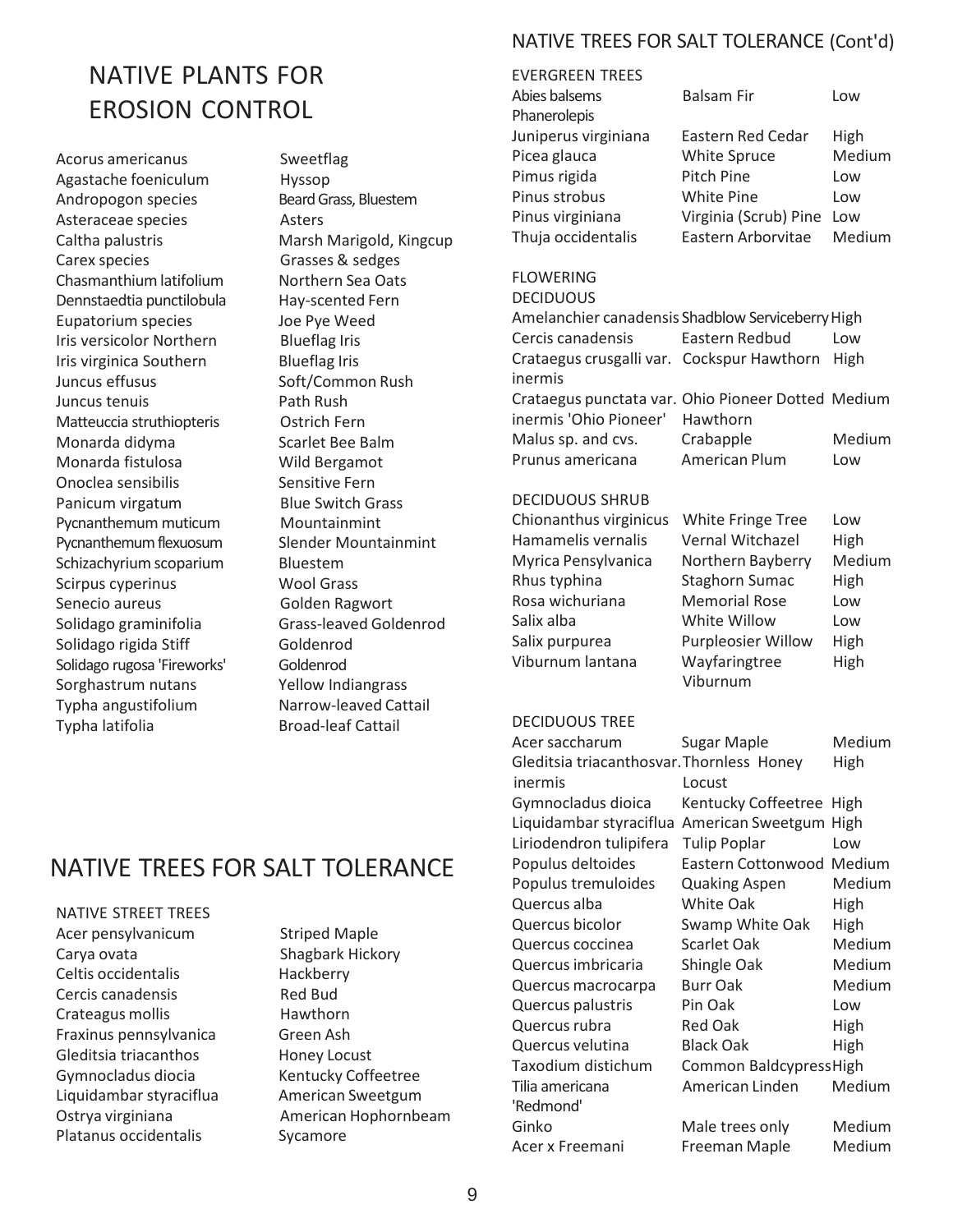# NATIVE PLANTS FOR BIORETENSION AND VEGETATIVE SWALES

### GRASSES

Andropogon gerardii Big Bluestem Andropogon virginicus Broomsedge bluestem Carex crinita Fringed Sedge Carex lutirida Shallow Sedge Carex stricta Tussock Sedge Chasmanthium latifolium River Oats Dichanthelium clandestinium Deer Tongue Elymus hystrix Bottlebrush Grass Elymus riparius **Riverbank Wild Rye** Elymus virginicus Virginia Wild Rye Eragrostisspectabilis Purple Lovegrass Festuca rubra and Red Fescue Juncus tenuis Slender Rush Juncus effusus Soft Rush Leersia oryzoides Rice Cutgrass Panicum virgatum Switch Grass Schizachyrium scoparium Little Bluestem Sorghastrum nutans Indian Grass Tridens flavus **Purpletop Tridens** 

PERENNIALS Aquilegia canadensis Red Columbine Aruncus dioicus Goats Beard Asarum canadense Canadian Wild Ginger Asclepias incarnata Swamp Milkweed Asclepias tuberosa Butterflyweed Aster divaricatus<br>
Aster laevis<br>
Aster laevis Aster lateriflorus Calico Aster Aster novae - angliae New England Aster Aster novi-belgii New York Aster Aster umbellatus Parasol Whitetop Aster Bidens cernua **Nodding Beggarticks** Chelone glabra White Turtlehead Chrysogonum virginianum Green and Gold Actaea racemosa Black Snakeroot Coreopsis verticillata Threadleaf Coreopsis Eupatorium coelestinum Blue Mist Flower Eupatorium fistulosum Joe Pye Weed Eupatorium perfoliatium Common Boneset Eupatorium rugosum White Snakeroot Geranium maculatum Wild Geranium Helenium autmnale Common Sneezeweed Helianthus decapetalus Thin Leaved Sunflower Heuchera americana American Alumroot Hibiscus laevis Halberd - Leaf Rose Mallow Hibiscus moscheutos Crimson - Eyed Rose Iris versicolor Blue Flag Iris Liatris squarrosa Grass-leaf Blazing Star Lobelia cardinalis Cardinal Flower Lobelia siphilitica Great Blue Lobelia Mertensia virginica Virginia Bluebells Monarda didyma<br>
Scarlet Bee Balm Oenothera fruticosa Narrow Leaved Sundrops Onoclea sensibilis Sensitive Fern

Smooth or blue bird Aster

Phlox divaricata Woodland Phlox Phlox stolo nifera Creeping Phlox Physostegia virginiana Obedient Plant Rudbeckia fulgida Early Cone Flower Rudbeckia hirta Black Eyed Susan Rudbeckia laciniata Cutleaf Coneflower Sedum ternatum Woodland Stonecrop Senecio aureus Golden Ragwort Solidago rugosa Wrinkleleaf Goldenrod Tiarella cordifolia entity and Heartleaf Foamflower Tradescantia virginiana Virginia Spiderwort Verbena hastata var. hastata Swamp Verbena Vernonia noveboracensis New York Iron Weed

SMALL TREES AND SHRUBS Alnus serrulata Smooth Alder Aronia arbutifolia Red Chokecherry Aronia melanocarpa<br>
Black Chokecherry Aronia prunifolia Purple Chokecherry Callicarpa americana American Beautyberry Ceanothus americanus New Jersey Tea Cephalanthus occidentalis Common Buttonbush Clethra alnifolia Coastal Sw Pepperbush Cornus amomum Silky Dogwood Cornus sericea Redosier Dogwood Gaylussacia baccata Black Huckleberry Hydrangea arborescens Wild Hydrangea Hypericum densiflorum Bushy St. Johns Wort Illex glabra **Inkberry Holly** Illex verticillata Winterberry Holly Itea virginica Virginia Sweetspire Kalmia latifolia **Mountain Laurel** Leucothoe racemosa Fetterbush Lindera benzoin **Northern** Spicebush Lyonia ligustrina Maleberry Myrica cerifera S mall Wax Myrtle Physocarpus opulifolius Common E. Ninebark Rhododendron periclymenoides Pinxterbloom Azalea Rhododendron viscosum Swamp Azalea Rhus aromatica Fragrant Sumac Rhus copallina Shining or Winged Sumac Rhus glabra Smooth Sumac Rosa carolina **Pasture Rose** Rosa palustris Swamp Rose Salix sericea Silky Willow Sambucus canadensis Common Elderberry Spirea alba Narrow -leaf Meadowsweet Spirea latifolia and Broad - Leaf Meadowsweet Vaccinium angustifolium Lowbush Blueberry Vaccinium corymbosum Highbush Blueberry Vaccinium stamineum Deerberry Viburnum acerifolium Mapleleaf Viburnum Viburnum dentantum Southern Arrowood Viburnum nudum Smooth Withered Vib. Penstemon digitalis Talus Slope Penstemon 10 Viburnum prunifolium Blackhaw Viburnum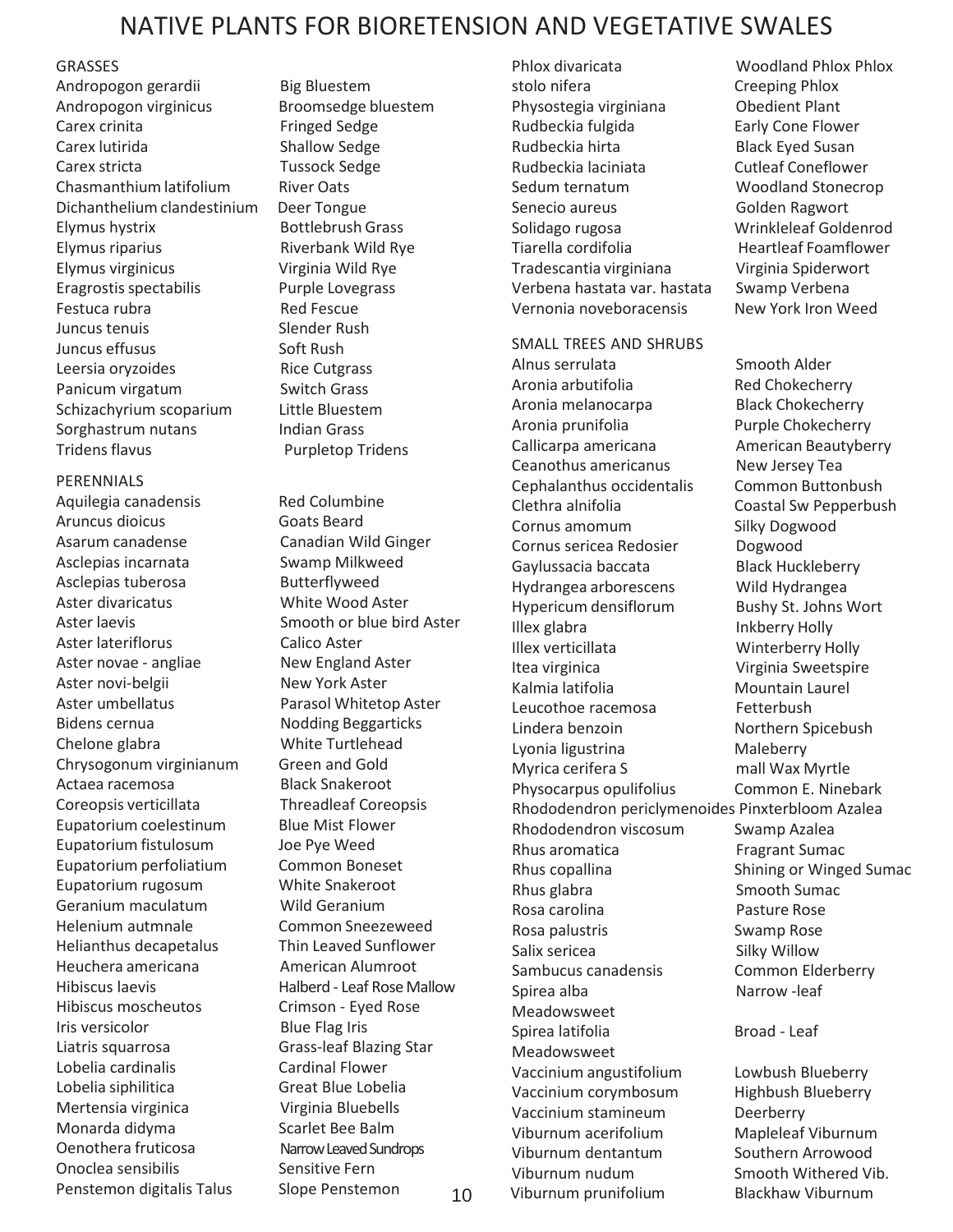## NATIVE PLANTS FOR DRY SOIL

PLANTS FOR FULL SUN FERNS Cheilanthes lanosa Hairy Lip Fern Cheilanthes tomentosa Woolly Lip Fern Dennstaedtia punctilobula Hay-scented Fern GRASSES Andropogon gerardii Big Bluestem Panicum virgatum Switch Grass Schizachyrium scoparium Little Bluestem Sorghstrum nutans **Indian Grass** WILDFLOWERS Asclepias tuberosa Butterfly Weed Aster ericoides **Heath Aster** Aster laevis **Smooth Aster** Babtisia australis Blue False Indigo Campanula rotundifolia Harebell Coreopsis lanceolata Tickseed Heliopsis helianthoides Oxeye Lupinus perennis Lupine Monarda fistulosa Bergamot Oenothera fruticosa Sundrops Opuntia humifusa Eastern Prickly Pear Phlox pilosa Prairie Phlox Phlox subulata Moss-Pink Potentilla tridentata Three Toothed-Cinquefoil Ratibida pinnata Prairie Coneflower Rudbeckia hirta Black-eyed Susan Silene virginica Fire Pink Solidago rugosa Rough Stm. Goldenrod Solidago speciosa Showy Goldenrod Tradescantia ohiensis Smooth Spiderwort Viola species Violet VINES Campsis radicans Trumpetcreeper Parthenocissud quinquefolia Virginia Creeper GROUNDCOVERS Arctostaphylos uva-ursi Bearberry Waldsteinia fragarioides Barren Strawberry TREES Betula populifolia Gray Birch Carya ovata Shagbark Hickory Celtis occidentalis hackberry Cotinus obovatus American Smoketree Crataegus spp. **Hawthorn** Gleditsia triacanthos **Honeylocust** Gymnocladus dioicus Kentucky Coffeetree Juniperus virginiana Eastern Red Cedar Liquidamber styraciflua Sweetgum Nyssa sylvatica Blackgum Ostrya virginiana Eastern Hophornbeam Pinus rigida Pitch Pine Platanus occidentalis **American Sycamore** Populus deltoides Eastern Cottonwood Populus tremuloides **Quaking Aspen** 

Quercusspp. Oaks Thuja occidentalis Northern White Cedar PLANTS FOR FULL SUN (CONT'D) SHRUBS Aronia arbutitifolia Red Chokeberry Aronia melanocarpa Black Chokeberry Ceanothus americanus Mew Jersey Tea Celtis tenulifolia Dwarf Hackberry Chionanthus virginicus Fringetree Comptonia peregrina SweePern Cornus racemosa Grey Dogwood Hypericum frondosum Golden St. Johns Wort Hypericum kalmianum Kalms St. Johns Wort Ilex glabra Inkberry Juniperus species Juniper Kalmia latifolia **Mountain Laurel** Myrica pensylvanica Morthern Bayberry Paxistima canbyi Mountain Lover Physocarpus opulifolius Eastern Ninebark Potentilla fruticosa Shrubby cinquefoil Prunus maritima Beach Plum Rhus aromatica Fragrant Sumac Rhus glabra Smooth Sumac Ribes odoratum Clove Currant Spiraea alba Meadowsweet Symphiocarpus albus Snowberry Symphiocarpus orbiculatus Coralberry Vaccinium angustifolium Low Sweet Blueberry Yucca filamentosa Adams Needle

#### PLANTS FOR PARTIAL TO FULL SHADE FERNS

Dryopeteris marginalis Marginal Shield Fern Polystichum acrostichoides Christmas Fern GRASSES Carex pensylvanica Sedge WILDFLOWERS Anenome canadensis Canada Anemone Aquilegia canadensis Wild Columbine Aster divaricatus White Wood Aster Eupatorium rugosum White Snakeroot Geranium maculataum Wild Geranium Heuchera americana Alumroot Podophyllum peltatum Mayapple Potentilla tridentata Three Toothed Cinquefoil Rudbeckia hirta Black-Eyed Susan **SHRUBS** Chionanthus virginicus Fringetree Diervilla lonicera Bush-honeysuckle Kalmia latifolia **Mountain Laurel TRFFS** Celtis occidentalis Hackberry Ilex opaca American Holly Ostrya virginiana Eastern Hophornbeam Oxydendrum arboreum Sourwood Picea glauca White Spruce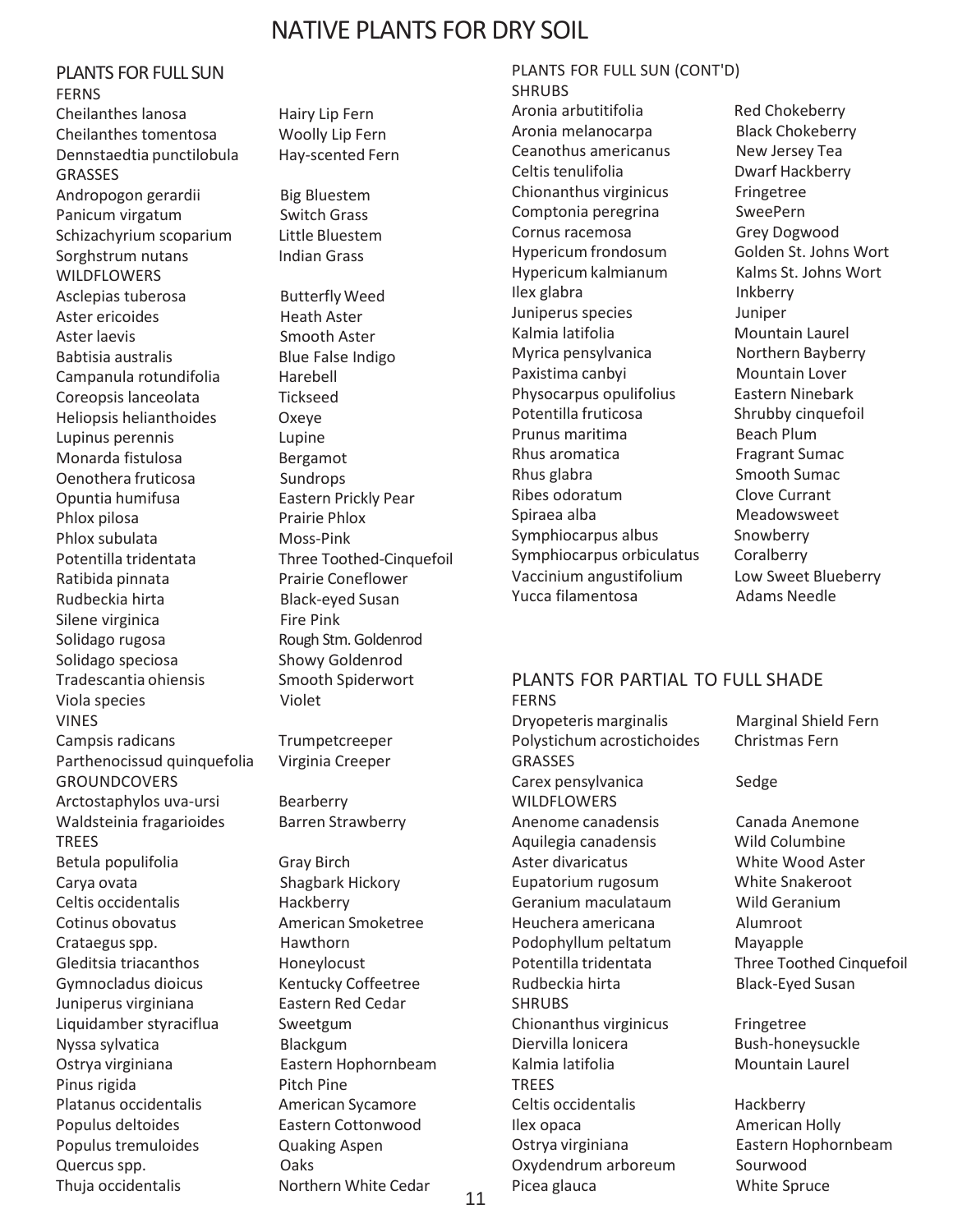## NATIVE PLANTS FOR LIMESTONE SOILS

TREES & SHRUBS Aesculus parviflora Bottebrush Buckeye Acer species Maple Amelanchier canadensis Shad Tree Amelanchier laevis **Paw Paw Paw** Betula lutea Yellow Birch Betula papyrifera Paper Birch Betula populifolia Gray Birch Betula pumila<br>
Low Birch Carpinus caroliniana **American Hornbeam** Carya cordiformis Bitternut Hickory Catalpa speciosa Northern Catalpa Cephalanthus occidentalis Common Hackberry Celtis occidentalis Hackberry Cercis canadensis Eastern Redbud Cladastris lutea **American Yellowwood** Cornus amomum Silky Dogwood Cornus racemosa Grey Dogwood Cornus stolonifera Redosier Dogwood Cotinus americanus American Smoketree Corylus americana **American Filbert** Crataegus crusgalli Cockspur Hawthorn Crataegus mollis Downy Hawthorn Crataegus nitida Glossy Hawthorn Crataegus phaenopyrum Washington Hawthorn Crataegus pruinosa Frosted Hawthorn Crataegus punctata **Dotted Hawthorn** Diervilla lonicera Dwarf Honeysuckle Dirca palustris and all and Atlantic Leatherwood Fraxinus quadrangulata White Ash Gleditsia triacanthos Honey Locust Hypericum frondosum Golden St. Johns Wort Hypericum kalmianum Kalm's St. Johns Wort Juglans cinera Butternut Juglans nigra Eastern Black Walnut Juniperus communis Common Juniper Juniperus horizontalis Youngstown'Horiz.Juniper Juniperus virginiana Eastern Red Cedar Juniperus virginiana Grey Owl' Juniper Morus rubra **Red Mulberry** Myrica pensylvanica Morthern Bayberry Ostrya virginiana **American Hophornbeam** Picea glauca White Spruce Pinus rigida Pitch Pine Physocarpus opulifolius Eastern Ninebark Plantanus occidententalis American Sycamore Populus deltoides Eastern Cottonwood<br>Potentilla fruticosa entry Yellow Abbotswood Potentilla fruticosa Quercus macrocarpa Bur Oak Quercus muhlenbergi Chinkapin Oak Quercus alba White Oak Quercus palustris Pin Oak Quercus rubra Northern Red Oak Rhus aromatica Fragrant Sumac Rhus glabra Smooth Sumac Rhus typhina Staghorn Sumac

Robinia pseudoacacia Black Locust Rosa virginiana Virginia Rose Salix nigra **Black Willow** Sambucus canadensis **American Elderberry** Tilia americana **American Linden** Ulmus americana **American Elm** Viburnum lentago Nannyberry Viburnum prunifolium Blackhaw

HERBACEOUS PLANTS Aquilegia canadensis Canada Columbine Asclepias incarnata Swamp Milkweed Asclepias syriaca Common Milkweed Asclepias tuberosa Butterfly Weed Aster species **Aster** Babtisia australis Blue Indigo Boltonia asteroides False Aster Chelone glabra White Turtlehead Coreopsis verticillata Tickseed Echinecea purpurea Purple Coneflower Eupatorium dubium LilJoe' Dwarf Joe Pye Weed Eupatorium maculatum Gateway' Joe Pye Weed Eupatorium perfoliatum Boneset Geranium maculatum Wild Geranium Iris virginica **Iris** Iris Liatris spicata Gayfeather Lobelia cardinalis Cardinal Flower Lupinus perennis Blue Lupine Monarda species Bee Balm Rudbekia species Black-Eyed Susan Solidago juncea **Early Goldenrod** Solidago rugosa Goldenrod Tradescantia ohioensis Spiderwort Veronia noveboracensis New York Ironweed Yucca filimentosa and Adam's Needle Zizia aurea Golden Alexander

## FERNS Matteuccia struthiopteris Ostrich Fern Onoclea sibilis Sensitive Fern Polystichum acrostichoides Christmas Fern

GRASSES Andropogon gerardii Big Bluestem Carex stricta Tussoc Sedge Panicum virgatum Switch Grass Schizachyrium nutans Indian Grass

VINES Aristolochia durior **Dutchman's Pipe** Lonicera dioica Limber Honeysuckle

Rubus species Blackberry/Raspberry Ribes americanum American Black Currant Symphoricarpos albus Common Wh. Snowberry Thuja occidentalis Northern White Cedar Viburnum trilobum American Cranberry Bush

Clematis virginiana Devils Darning Needles